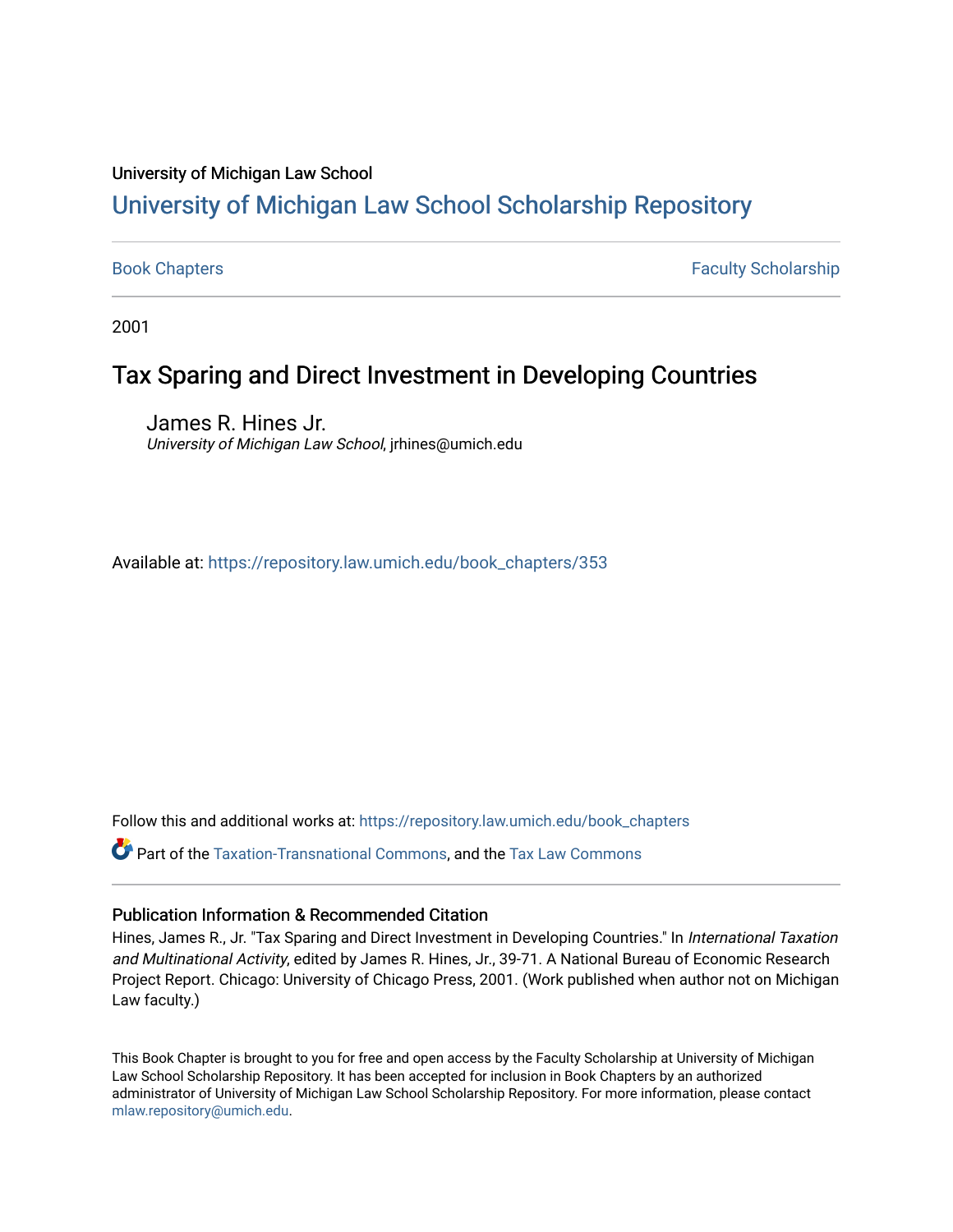# **Tax Sparing and Direct Investment in Developing Countries**

James R. Hines Jr.

### **2.1 Introduction**

Only a small fraction of the world's foreign direct investment (FDI) is located in developing countries. In 1990, countries that were not members of the OECD received roughly 15 percent of the \$200 billion of world FDI. Since these developing countries account for 35 percent of world GDP in 1990 (and 80 percent of the world's population), they received a much smaller fraction of total FDI than even their relatively modest economic activity levels appear to warrant. Numerous explanations have been advanced to account for the unwillingness of investors to locate FDI in the developing world, explanations that typically focus on distances to final markets, the difficulty or cost of obtaining important factors of production, inhospitable legal and regulatory environments, and the relatively undeveloped state of public infrastructure such as roads, port facilities, and telecommunications.1 Although the large number of available explanations can make it difficult to identify the most important determinants of FDI, many explanations share the feature that poor local economic conditions discourage FDI that might otherwise contribute to local economic development.

James R. Hines Jr. is professor of business economics at the University of Michigan Business School and a research associate of the National Bureau of Economic Research.

The author thanks Austin Nichols for outstanding research assistance, Hisahiro Naito and David Weinstein for expert advice concerning Japanese data, Timothy Goodspeed for helpful comments on an earlier draft, and the NBER for financial support.

<sup>1.</sup> See, e.g., Calvo, Leiderman, and Reinhart (1996), who note that the share of world FDI received by developing countries has risen since 1990. Data reported by the United Nations (1997, 303) indicate that the developing countries received 18 percent of world FDI flows over the 1985–90 period, and close to 35 percent of world FDI flows over the 1991–95 period.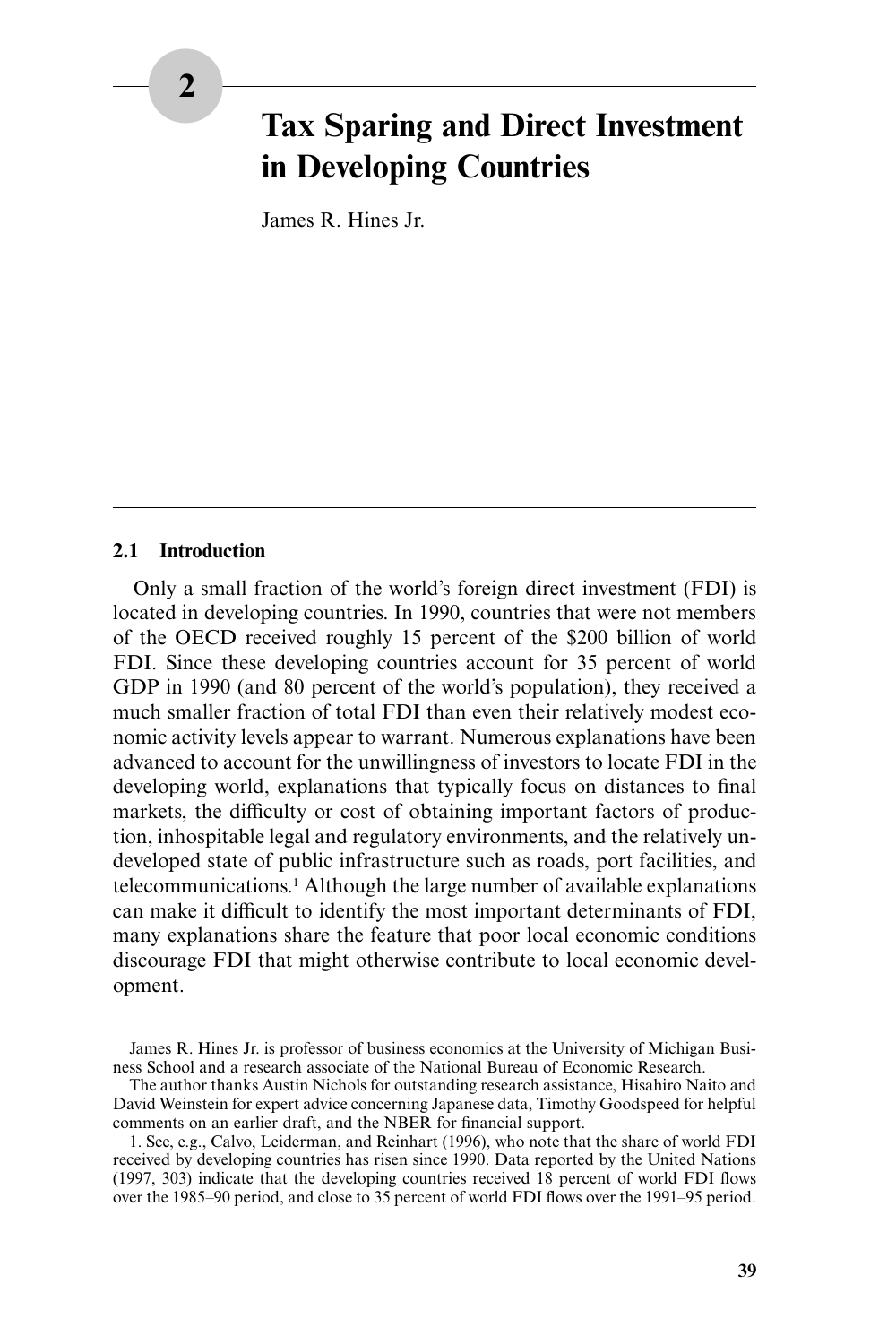High-income countries are generally eager to promote economic development in low-income parts of the world. With that goal (and others) in mind, they often provide special fiscal incentives for their own firms to do business in developing countries. This paper examines the effect of the most common of these incentives, the provision of "tax sparing" credits.

"Tax sparing" is a practice designed to promote the effectiveness of local tax incentives for foreign investment. Developing countries are often willing to provide foreign investors significant fiscal incentives in order to encourage FDI and thereby stimulate local economic growth. Popular incentives include lengthy tax holidays, expensing or other generous tax treatment of new investment expenditures, and other tax reductions, as well as providing roads, worker training, and other public inputs at belowmarket prices. Tax incentives have the ability to stimulate foreign investment effectively and efficiently. Home-country tax systems may, however, reduce—or in some cases completely remove—incentives created by hostcountry tax abatements through corresponding increases in home-country tax burdens.

As an example, a multinational firm headquartered in a home country (such as the United States or Japan) that operates a residence-based worldwide tax system and grants foreign tax credits may find that tax reductions offered as investment incentives by host countries are exactly offset by higher home-country taxes. The reason is that host-country tax reductions imply that the firm can claim fewer foreign tax credits against home-country tax obligations.

In reaction to this possibility, many governments provide tax sparing credits for investments in developing countries. Tax sparing is the practice by which capital-exporting countries amend their taxation of foreign source income to allow firms to retain the advantages of tax reductions provided by host countries. Specifically, tax sparing often takes the form of allowing firms to claim foreign tax credits against home-country tax liabilities for taxes that *would* have been paid to foreign governments, in the absence of special abatements, on income from investments in certain developing countries. Since foreign tax credits are then based on tax obligations calculated without regard to taxes actually paid, any special tax breaks offered by host-country governments enhance the after-tax profitability of foreign investors and are not simply offset by higher homecountry taxes.

The practice of granting tax sparing credits is controversial, coming under fire from critics who claim that tax sparing credits are ineffective in encouraging greater investment in developing countries.<sup>2</sup> The purpose of this paper is to evaluate this claim. Specifically, the paper compares patterns of Japanese and U.S. FDI over the same time period. Japan permits

<sup>2.</sup> See, e.g., the arguments advanced in OECD (1998).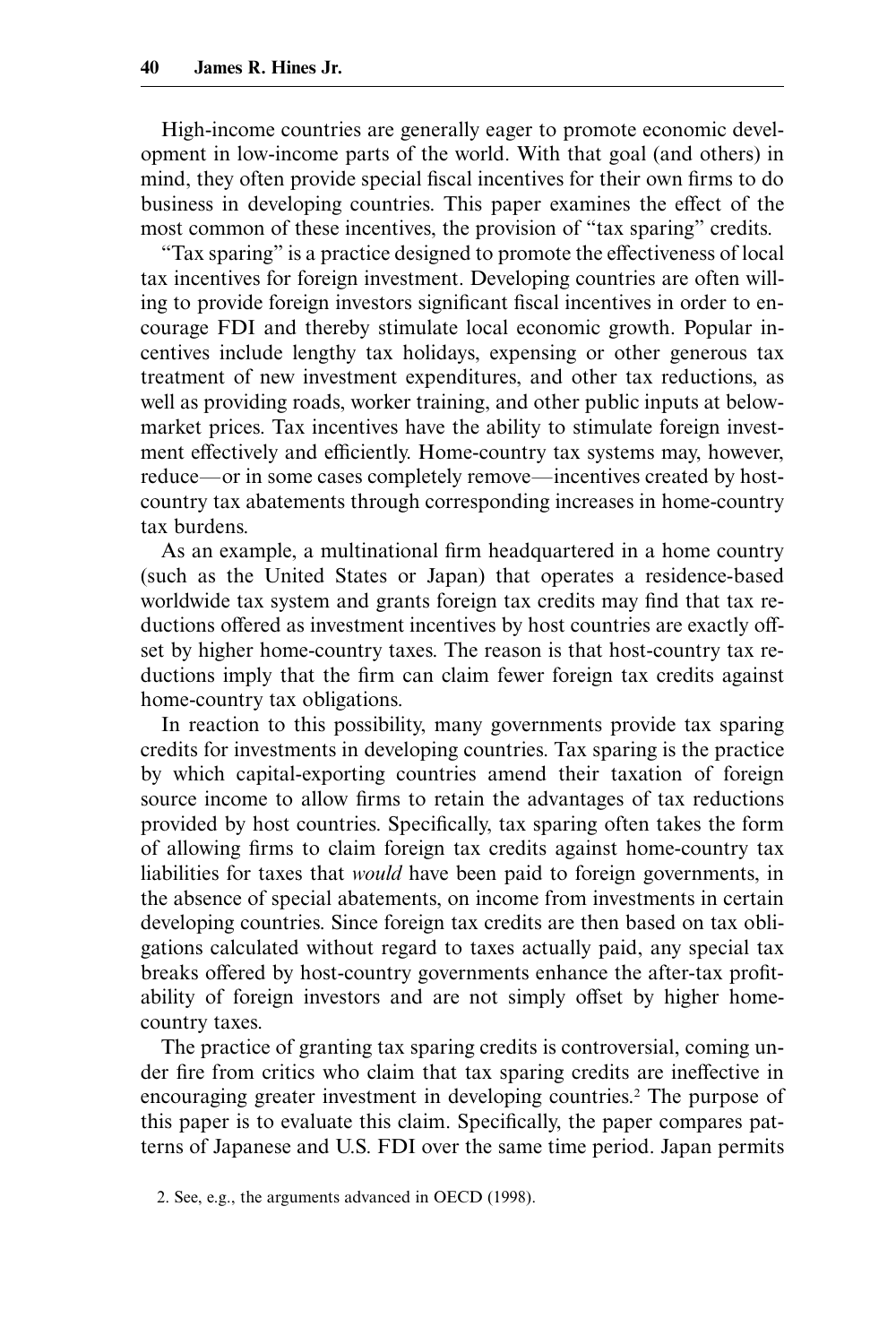its firms to claim tax sparing credits for investments in certain developing countries, while the United States does not. Holding other considerations constant, it follows that, to the extent that tax sparing is effective, Japanese firms will exhibit greater willingness than U.S. firms to invest in developing countries. In addition, Japanese firms are more likely than U.S. firms to receive special tax breaks from countries with whom Japan has tax sparing agreements.

The results indicate that tax sparing is effective in stimulating FDI. Japanese firms locate a much higher fraction of their foreign investment in countries with whom Japan has tax sparing agreements than do U.S. firms. Furthermore, host governments appear to grant Japanese firms significant tax reductions that are not available to their U.S. counterparts. All other things being equal, tax sparing agreements are associated with 140–240 percent higher FDI levels and 23 percent lower tax rates on FDI.

Since Japan does not randomly assign tax sparing agreements to developing countries, one interpretation of the FDI evidence is that low-income countries with whom Japan has significant economic relations due to geographic proximity or cultural connections are those with whom Japan, in turn, decides to sign tax sparing agreements. In order to evaluate this interpretation, the regressions are rerun using, as an instrument for Japanese tax sparing, the existence of a tax sparing agreement between the United Kingdom and the country in question. The United Kingdom has a tax system very similar to Japan's and is likewise a major capital exporter that grants tax sparing for investments in a large number of developing countries—but the United Kingdom's geographical and cultural connections differ from Japan's. The results obtained using U.K. tax sparing agreements as instruments for Japanese tax sparing agreements are very similar to those generated by the ordinary least squares (OLS) regressions that take Japanese tax sparing to be exogenous.

These results are consistent with a growing body of recent evidence that tax systems influence the volume and location of FDI. Much of this evidence concerns the activity of U.S. firms, or of foreign firms investing in the United States, so it is useful to compare the behavior of U.S. firms to that of firms from a country, such as Japan, that has an otherwise similar tax system that differs in one important respect (tax sparing). The results are particularly impressive in light of the fact that host countries with whom Japan has tax sparing agreements face incentives to substitute tax incentives for nontax investment incentives they would otherwise offer Japanese firms. Since nontax investment incentives are difficult to verify and impossible to quantify, they are omitted from the regressions; so, to the degree that such incentives influence investment patterns, there is likely to be a bias against finding an important effect of tax sparing on the volume of FDI.

Section 2.2 of the paper reviews the tax treatment of foreign investment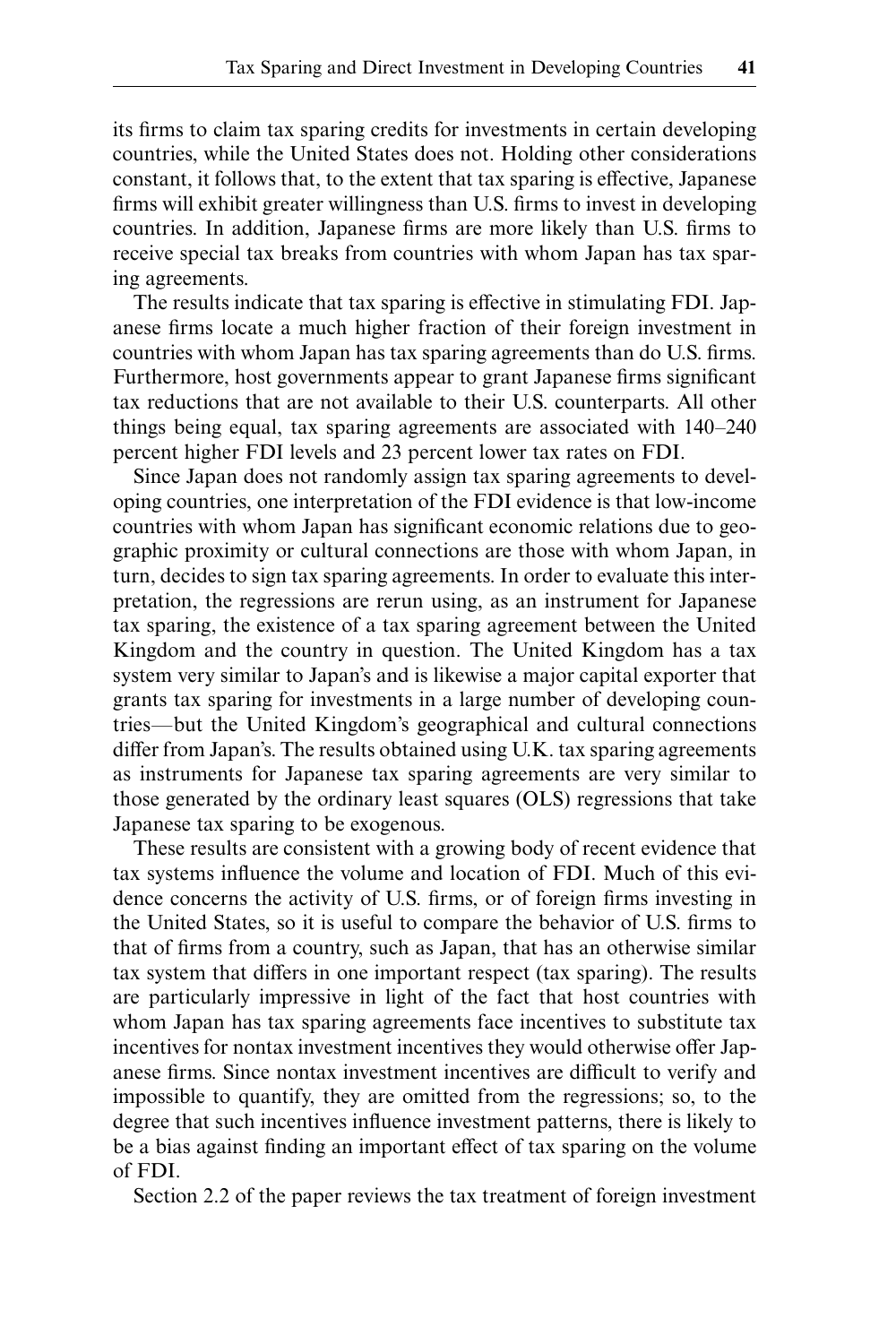income and evidence of the impact of taxation on FDI patterns. Section 2.3 presents a model of the effect of tax sparing on FDI when host governments provide tax and nontax inducements to foreign investors. Section 2.3 also describes the data used in the empirical analysis. Section 2.4 presents the regression results. Section 2.5 is the conclusion.

# **2.2 Taxation and Foreign Direct Investment**

In order to appreciate the likely effect of Japanese willingness (and U.S. reluctance) to grant tax sparing for investments in developing countries, it is useful first to review important aspects of the Japanese and U.S. systems of taxing foreign source income.3 This review is greatly simplified by the strong similarities between the two tax systems. This section considers the likely implications of tax sparing given existing evidence of the effect of taxation on the volume and location of FDI.

# 2.2.1 Japanese and U.S. Taxation of FDI

Both Japan and the United States tax income on a residence basis, meaning that corporations and individuals owe taxes to their home governments on all of their worldwide incomes, whether earned at home or abroad. In order to avoid subjecting multinationals to double taxation, Japan and the United States permit firms to claim foreign tax credits for income taxes (and related taxes) paid to foreign governments.<sup>4</sup> The U.S. corporate tax rate is currently 35 percent. Under the foreign tax credit system, a U.S. corporation that earns \$100 in a foreign country with a 15 percent tax rate pays a tax of \$15 to the foreign government and \$20 to the U.S. government, since its U.S. corporate tax liability of \$35 (35 percent of \$100) is reduced to \$20 by the foreign tax credit of \$15.

# *Tax Deferral*

Under both Japanese and U.S. law, firms must pay taxes to home governments on their worldwide incomes, with the exception that a certain category of foreign income is temporarily excluded from home-country taxation. The excluded category is the unrepatriated portion of the profits earned by foreign subsidiaries; taxpayers are permitted to defer any homecountry tax liability on those profits until they are paid as dividends to

<sup>3.</sup> Portions of the following brief description of U.S. law are excerpted from Hines (1991, 1997) and Hines and Hubbard (1995).

<sup>4.</sup> Japan and the United States are not alone in taxing the worldwide income of their resident companies while permitting firms to claim foreign tax credits. Other countries with such systems include Greece, Italy, Norway, and the United Kingdom. Under Japanese and U.S. law, firms may claim foreign tax credits for taxes paid by foreign affiliates of which they own at least 10 percent, and only those taxes that qualify as income taxes are creditable.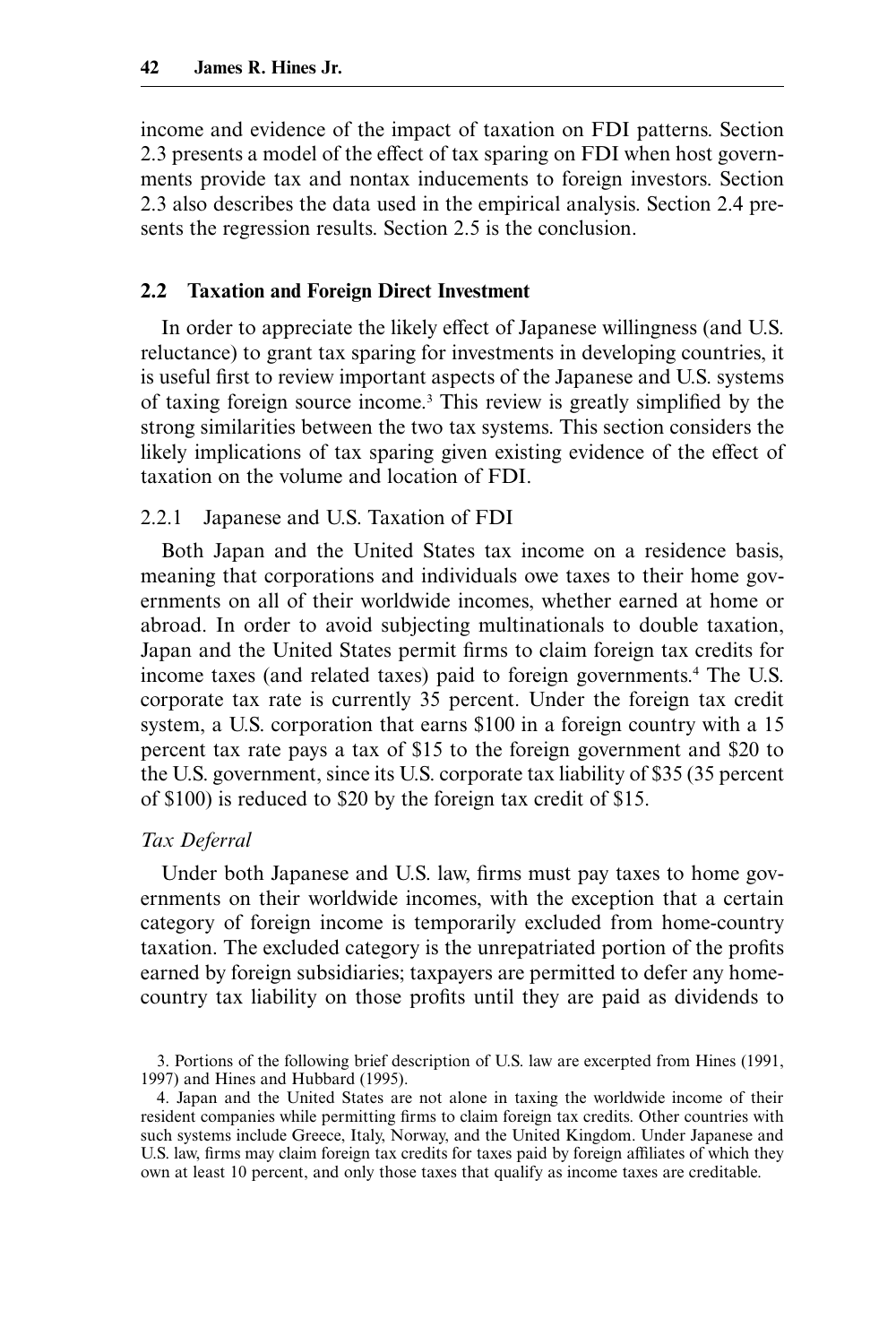parent firms resident in Japan or the United States.<sup>5</sup> This deferral is available only on the active business profits of foreign affiliates that are separately incorporated as subsidiaries in foreign countries. The profits of unincorporated foreign businesses, such as those of Japanese or U.S. branch banks in other countries, are taxed immediately by their home governments.

To illustrate deferral, consider the case of a foreign subsidiary of a U.S. firm that earns \$200 in a foreign country without corporate taxes. This subsidiary might remit \$50 in dividends to its parent U.S. company, using the remaining \$150 to reinvest in its own, foreign, operations. The U.S. parent firm must then pay U.S. taxes on the \$50 of dividends it receives, but is not required to pay U.S. taxes on any part of the \$150 that the subsidiary earns abroad and does not remit to its parent company. If, however, the subsidiary were to pay a dividend of \$150 the following year, the firm would then be required to pay U.S. tax on that amount. Japanese, and to a greater extent, American, laws restrict the ability of firms to avoid home-country taxes by delaying the repatriation of lightly taxed foreign earnings. American laws do so by recharacterizing income from passive investments, conduit income, and funds reinvested in home countries as "deemed distributed" and therefore immediately taxable by home governments. Japanese laws do so with rules restricting the ability of subsidiaries to defer home taxation of profits earned in foreign tax havens.

# *Excess Foreign Tax Credits*

The Japanese and U.S. governments permit firms to claim foreign tax credits, doing so with the understanding that these policies reduce tax collections on any given amount of foreign source income. The foreign tax credit is intended to reduce the problems created by international double taxation, since, in the absence of some kind of correction, the combined burdens of host-country and home-country taxation might effectively prohibit most international business transactions. Consequently, governments design their foreign tax credit systems to prevent firms from using foreign tax credits to reduce home-country tax liabilities that arise from profits earned *within* home countries.

There are limits on the foreign tax credits that Japanese and U.S. firms may claim; a firm's foreign tax credit limit equals the home-country tax liability generated by its foreign source income. For example, with a U.S. tax rate of 35 percent, an American firm with \$200 in foreign income faces a foreign tax credit limit of \$70 (35 percent of \$200). If the firm paid foreign income taxes of less than \$70, then the firm would be entitled to claim

<sup>5.</sup> Deferral of home-country taxation of the unrepatriated profits of foreign subsidiaries is a common feature of systems that tax foreign incomes. Other countries that permit this kind of deferral include Canada, Denmark, France, Germany, Norway, Pakistan, and the United Kingdom.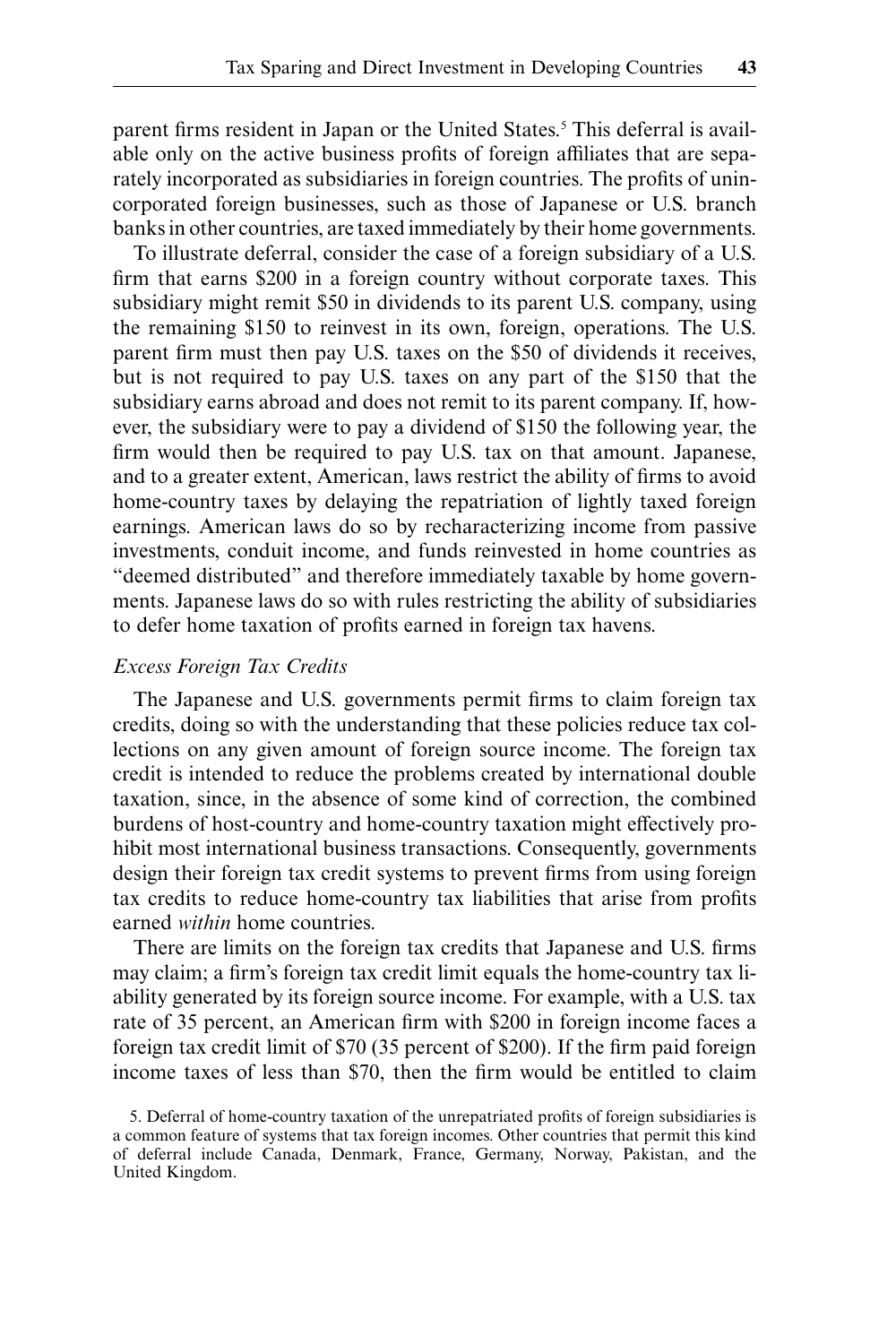foreign tax credits for all of its foreign taxes paid. If, however, the firm paid \$95 in foreign taxes, it would be permitted to claim no more than \$70 in foreign tax credits.

Firms described by this second case, in which foreign tax payments exceed the foreign tax credit limit, are said to have "excess foreign tax credits"; the excess foreign tax credits represent the portion of foreign tax payments exceeding home-country tax liabilities generated by foreign incomes. Firms described by the first case, in which foreign tax payments are smaller than the foreign tax credit limit, are said to have "deficit foreign tax credits." Under Japanese and U.S. law, firms may use excess foreign tax credits in one year to reduce their tax obligations in other years. Japanese firms are allowed to apply any excess foreign tax credits against their Japanese tax obligations in the three previous years or in any of the following three years; American firms are allowed to apply any excess foreign tax credits against U.S. tax obligations in the two previous years or in any of the following five years. Foreign tax credits are not adjusted for inflation when applied against tax obligations in other years.

In practice, the calculation of the foreign tax credit limit entails many complications not reviewed here. One is that Japanese and U.S. laws require firms to use all of their worldwide foreign incomes to calculate foreign tax credit limits. Firms then have excess foreign tax credits if their worldwide foreign income tax payments exceed this limit.<sup>6</sup> This procedure is known as "worldwide averaging."

#### *Tax Sparing*

The term "tax sparing" denotes the practice of amending home-country taxation in a way that permits investors to receive the full benefits of tax reductions by host countries. Many high-income capital-exporting countries, including Australia, Canada, France, Germany, Italy, Japan, the Netherlands, Norway, Sweden, Switzerland, and the United Kingdom, offer one form or another of tax sparing for investments in certain developing countries.7 In the cases of Japan and the United Kingdom, who have tax systems very similar to that of the United States, tax sparing typically takes the form of permitting firms to claim foreign tax credits for foreign

6. Not all countries that grant foreign tax credits use worldwide averaging. For example, the United Kingdom instead requires its firms to calculate foreign tax credits on an activityby-activity basis. The United States at one time required firms to calculate separate foreign tax credit limits for each country to whom taxes were paid; the current system of worldwide averaging was introduced in the mid-1970s.

7. For a survey of tax sparing practices, see OECD (1998). As the OECD report notes, tax sparing is an issue for countries that routinely exempt most foreign income from taxation, since certain categories of passive foreign income are generally not exempt from homecountry taxation. Furthermore, countries that ordinarily exempt foreign income from taxation usually apply antiavoidance regimes that subject foreign income to taxation (while granting foreign tax credits) if the foreign income is very lightly taxed by host governments.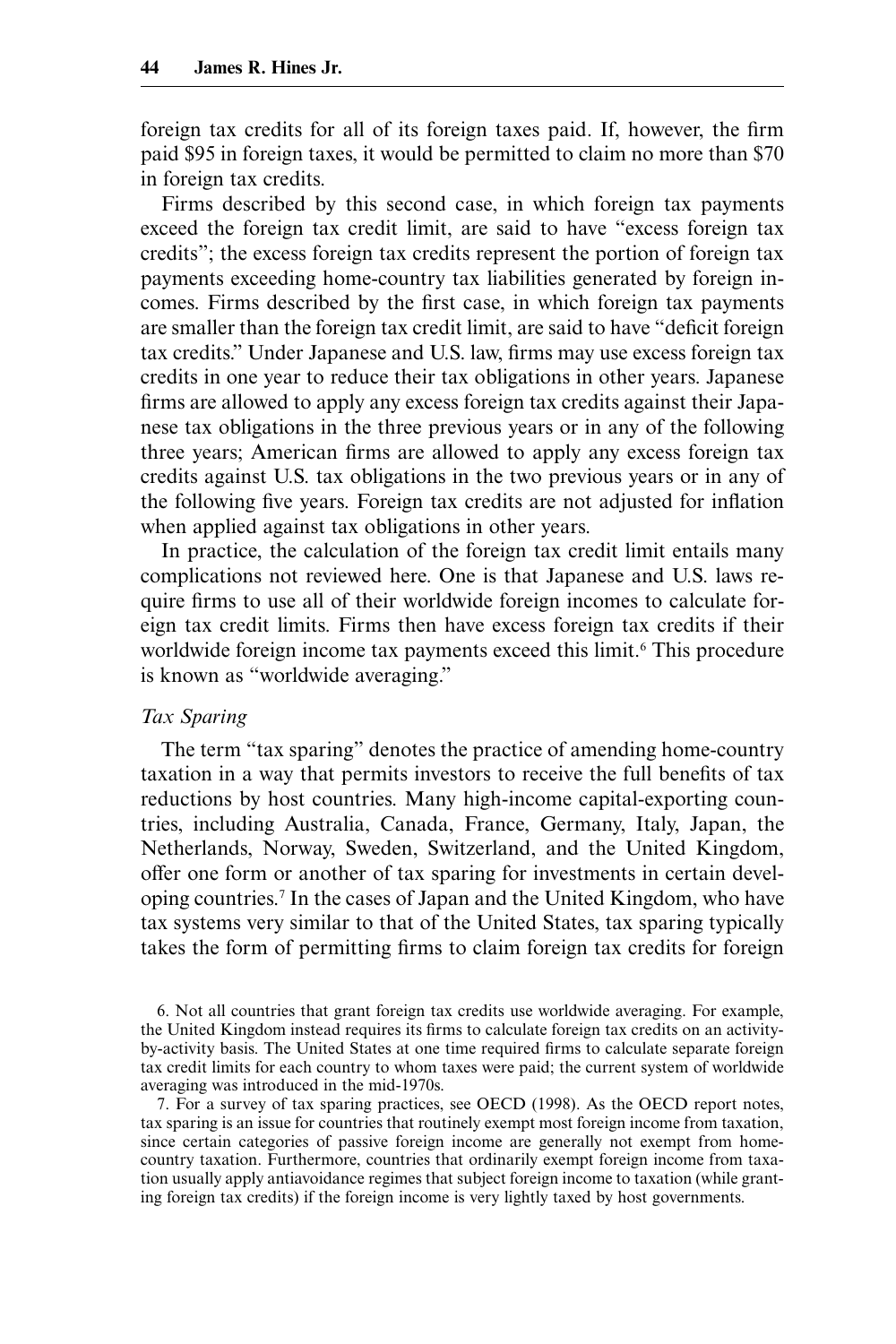taxes that would be paid in the absence of special tax abatements. As a result, the benefits of any host-country tax abatements are not offset by reductions in the foreign tax credits that investors can claim against homecountry tax liabilities. This consideration is important to the extent that firms have deficit foreign tax credits and would incur significant costs in deferring repatriation of foreign profits to years in which there would be no associated home-country tax liability.8

Japan and the United Kingdom grant tax sparing credits through the terms of bilateral treaties with low-income countries. The Japanese government explains that it grants such credits in order to maintain the ability of developing countries to use fiscal incentives to attract Japanese FDI.9

The United States has been unwilling to grant tax sparing in any of its bilateral tax treaties, though the issue has arisen on numerous occasions. The most visible episode took place in 1957, when the United States signed a treaty with Pakistan providing that the United States would grant tax sparing credits for American investments in Pakistan. At the time, Pakistan granted tax concessions to qualifying enterprises making new investments in certain industries. Under the terms of the treaty, American investors in Pakistan would be entitled to claim foreign tax credits for the taxes they would have paid to Pakistan absent the special concessions granted by the Pakistani law.

U.S. tax treaties are not legally binding unless and until ratified by the U.S. Senate. After extensive hearings and deliberations, and amid considerable controversy,<sup>10</sup> the U.S. Senate ratified the Pakistan treaty, but in so doing struck from the treaty its tax sparing provision. In subsequent treaties over the following forty-three years the United States has been unwilling to provide tax sparing for investments in any country.11 In opposing

8. See Hartman (1985), Sinn (1993), and Hines (1994) for analyses of the incentives created by foreign tax credits and deferral of home-country taxation. For evidence of the effect of home-country taxation on dividend repatriations, see Hines and Hubbard (1990), Altshuler and Newlon (1993), and Altshuler, Newlon, and Randolph (1995).

9. "Many developing countries have introduced various tax incentives in order to attract investment from abroad. Without the tax-sparing credit system, even if such tax incentive exempts Japanese investors from tax in a foreign country, they are taxed on worldwide income in Japan and the spared amount will only be transferred from the treasury of the developing country to that of Japan through smaller foreign tax credits allowed in Japan. The result is that no tax benefits remain in the hands of the investors. Therefore, the tax-sparing credit system does not annul the effect of tax incentives adopted by developing countries" (Japanese Ministry of Finance 1996, 122).

10. See U.S. Senate (1957). For samples of the ensuing controversy, see Crockett (1958) and Surrey (1958).

11. As Tillinghast (1996) notes, the Senate persists in rejecting not only treaties with tax sparing provisions but also those with creative alternatives. The signed, but unratified, 1967 Brazil-U.S. treaty contained a clause granting U.S. investors an investment tax credit, for investments in Brazil, that would be used to reduce U.S. tax liabilities on foreign source income. A similar type of investment tax credit was then available for domestic investments in the United States. The Senate refused to ratify the treaty with the investment tax credit provision. American intransigence concerning tax sparing is further illustrated by the fact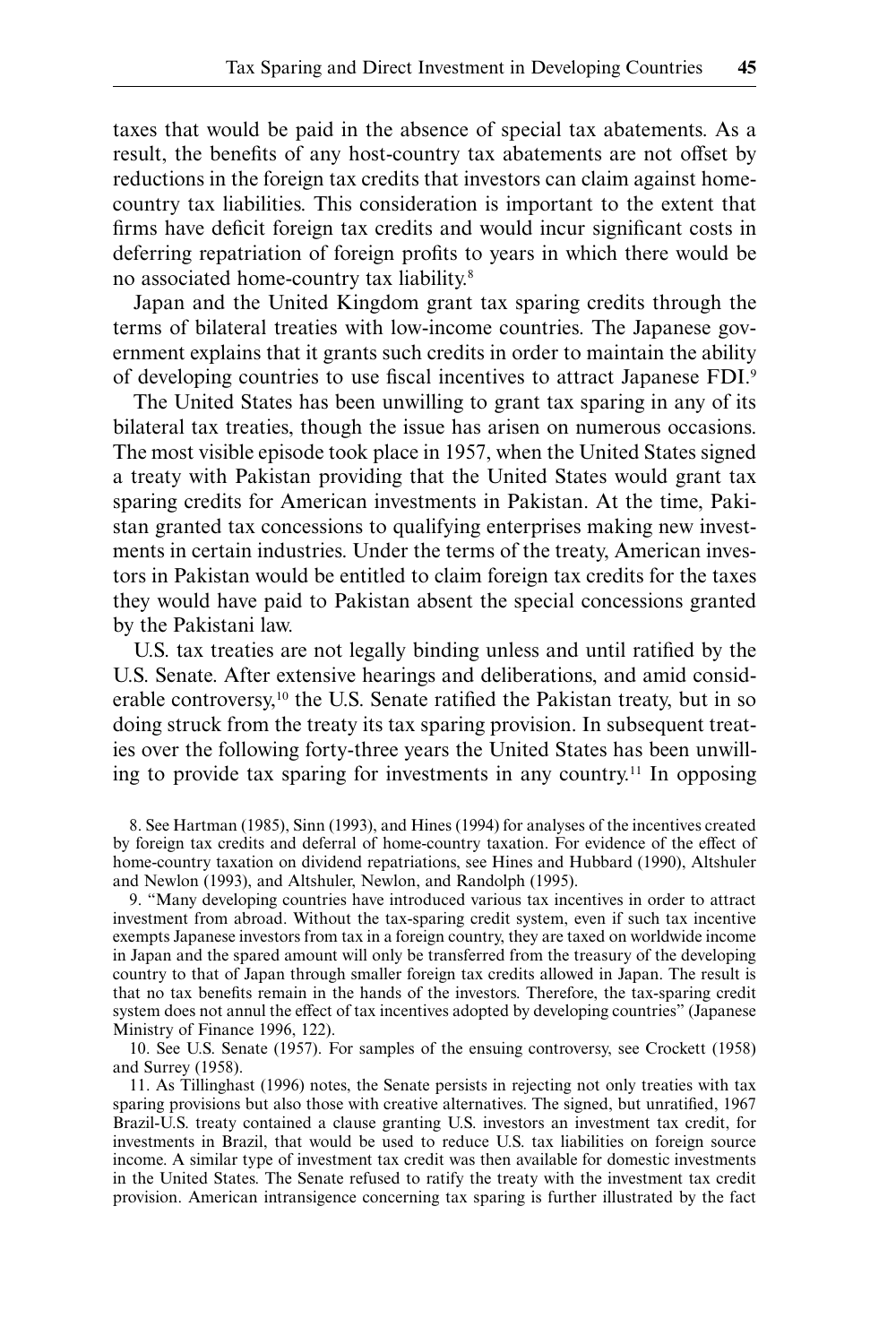ratification of the Pakistan treaty, Surrey (1958) argued that provision of tax sparing for investments in Pakistan would pressure the United States to provide tax sparing in all of its treaties with developing countries,12 and that such concessions are unwise and excessively costly. Furthermore, the Pakistan treaty raised fears of encouraging FDI at the expense of investment in the United States.

# 2.2.2 Effect of Taxation on FDI

During the deliberations over Senate ratification of the Pakistan treaty, Stanley Surrey (1958) could confidently assert that there was no reliable evidence that tax-based incentives, such as those created by tax sparing provisions, were likely to influence the pattern of FDI. That is an appropriate summary of the quantitative literature as it existed at the time. Now, more than forty years later, there is a considerable body of evidence, much of it recent, that documents a sizable effect of tax policies on the location and volume of FDI. Consequently, it is reasonable to expect tax sparing provisions to encourage direct investment and to affect host-country policies toward foreign investors.

Evidence of the effect of taxation on FDI comes in a variety of forms. Time series studies generally find FDI levels to respond positively to available after-tax rates of return,<sup>13</sup> and cross-sectional studies of the location of outbound investment and the incentives facing different investors report consistently large effects of taxes.14 There is additional evidence of the ability of parent companies to adjust the financing of their foreign affiliates and the transfer prices used in transactions between related parties in response to tax differences, which may contribute to the appeal of locating FDI in low-tax locations.15 While this evidence varies in quality and in persuasiveness, taken as a whole it suggests that tax sparing is likely to influence significantly the location and experience of FDI.

#### **2.3 Tax Sparing and Foreign Direct Investment**

This section analyzes the effect of tax sparing on incentives for host governments to provide tax abatements, and nontax investment incentives,

that, of the twenty OECD members with tax treaties with China, the United States is alone in not granting tax sparing credits (Li 1995).

<sup>12.</sup> True to this prediction, subsequent diplomatic notes with several developing countries (including China, India, and Thailand) bind the United States to provide tax sparing credits for investments in those countries if it ever grants tax sparing for investments anywhere else.

<sup>13.</sup> See, e.g., Hartman (1984), Boskin and Gale (1987), Newlon (1987), Young (1988), Slemrod (1990), and Swenson (1994).

<sup>14.</sup> See Grubert and Mutti (1991), Harris (1993), Hines and Rice (1994), Hines (1996), Devereux and Griffith (1998), and Desai and Hines (1999).

<sup>15.</sup> See Hines (1997, 1999) for interpretive surveys of this evidence and of the FDI literature.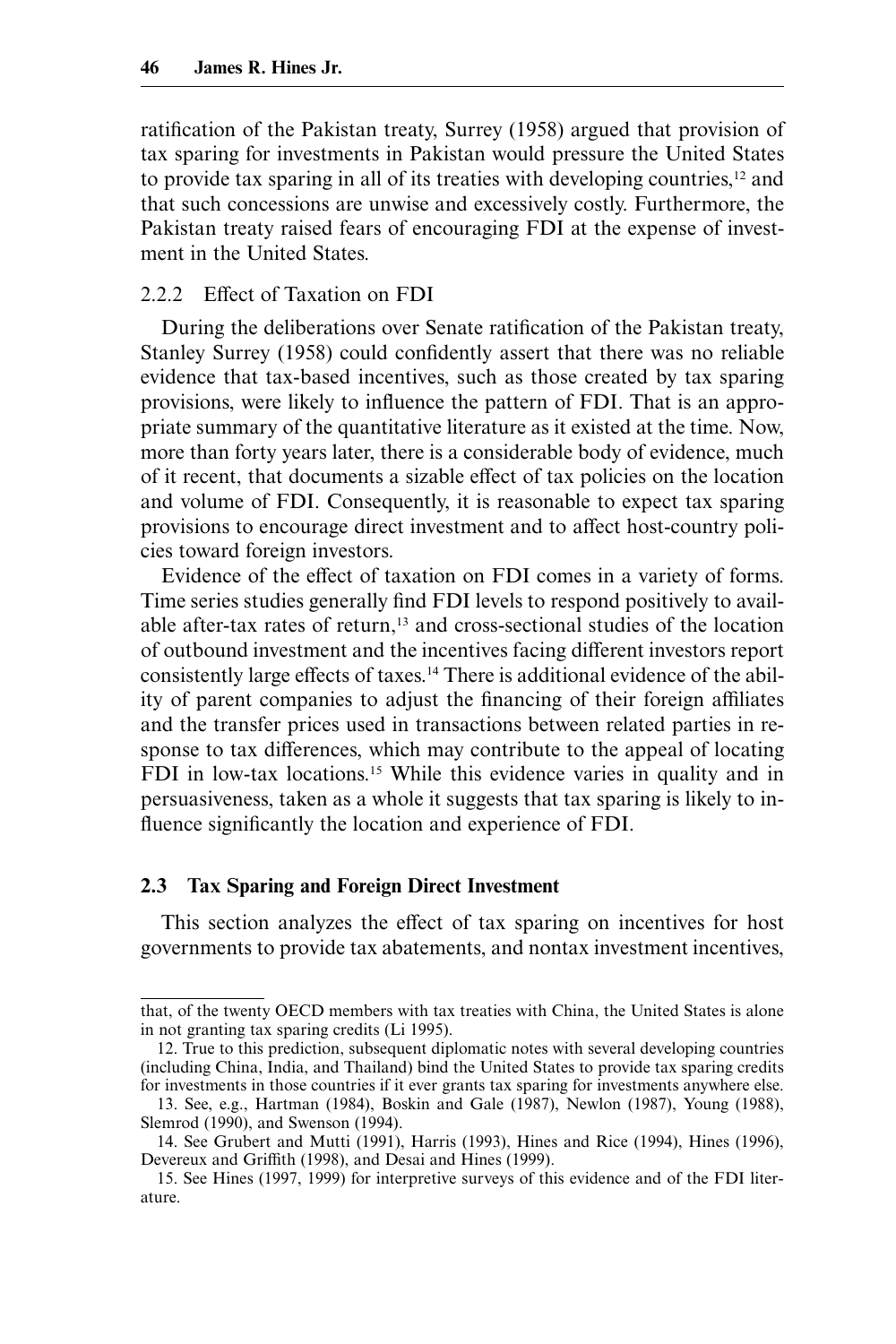to foreign investors. This is followed by a review of the available data concerning foreign direct investment by Japanese and U.S. firms.

# 2.3.1 Behavior of Host Governments

Tax sparing agreements encourage FDI if foreign investors receive special tax abatements from host governments that would otherwise be offset by home-country taxes. For the same reason, host governments are considerably more likely to offer special tax abatements to foreign investors if their home governments grant tax sparing. In turn, tax abatements reduce the value of attracting additional FDI, and thereby make host governments somewhat less willing to provide nontax inducements for FDI. This section analyzes a simple model that formalizes these notions.

Consider the behavior of a government that maximizes  $\Psi$ , defined as

(1) 
$$
\Psi \equiv B(I) + \tau Q(I, G) - cG,
$$

in which *I* denotes the level of inbound FDI and *Q*(*I*, *G*) is local profitability of that investment. Inbound FDI is taxed at rate  $\tau$ , so  $\tau Q(I, G)$  is the local government's tax revenue from FDI. *B*(*I*) denotes the nontax benefits of FDI to the local economy, measured in tax revenue equivalent units. *G* is the level of public services provided by local governments to enhance a country's attractiveness to foreign investors, and *c* is the per-unit cost of providing such services.16

The level of foreign investment is a function of various country characteristics and two variables under the government's control: the tax rate, τ, and the level of public services, *G*. Investment can be written as  $I(\tau^*, G)$ , in which  $\tau^*$  is the combined host- and home-country effective rate of profit taxation, itself a function of . The first-order conditions characterizing interior solutions to the maximization of  $\Psi$  over the choices of  $\tau$  and G are

(2) 
$$
\left[B'(I) + \tau \frac{\partial Q}{\partial I}\right] \frac{\partial I}{\partial \tau^*} \frac{\partial \tau^*}{\partial \tau} = -Q(I, G),
$$

(3) 
$$
\left[B'(I) + \tau \frac{\partial Q}{\partial I}\right] \frac{\partial I}{\partial G} = c - \tau \frac{\partial Q}{\partial G}.
$$

Since  $\tau^*$  is the combined level of home- and host-country taxation, it can be represented as

(4) 
$$
\tau^* = \tau + \gamma[\tau^h - \tau(1 - \alpha) - \tau^f\alpha],
$$

16. It is important that *c* is the net cost of providing public services to attract FDI. For example, a government-provided road might simultaneously enhance the productivity of foreign capital and offer valuable services to local travelers. In such a case, *c* is appropriately calculated as the cost of the road net of the monetary benefits of enhanced local travel (the numeraire taken to be the value of tax revenue).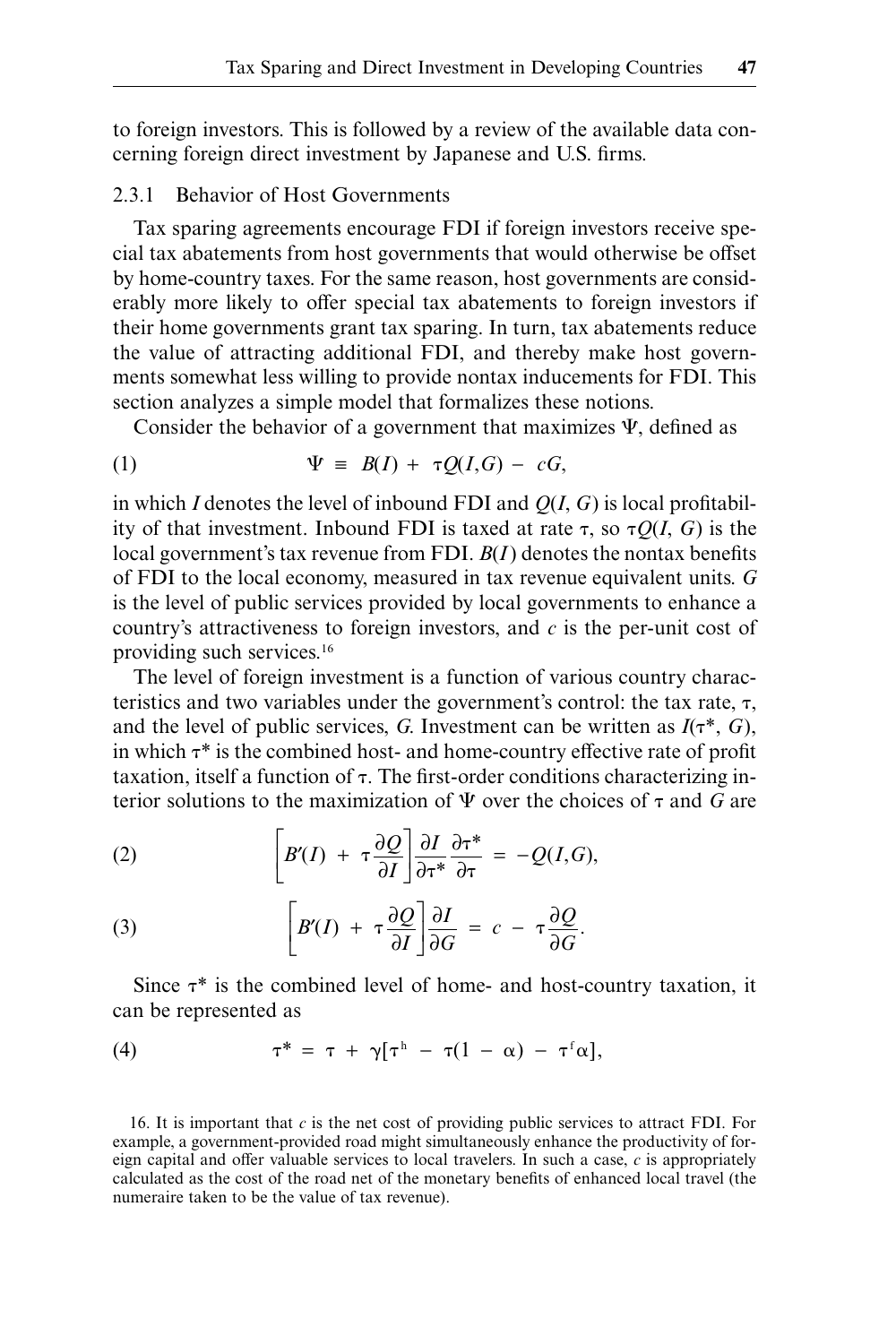in which  $\tau$ <sup>h</sup> is the home-country tax rate and  $\tau$ <sup>f</sup> is the foreign tax rate in the absence of special abatements. The parameter  $\gamma$  reflects the importance of home-country taxation:  $\gamma = 0$  if firms are effectively exempt from homecountry taxation (either because they have excess foreign tax credits or because they have opportunities for costless and indefinite deferral), while  $\gamma = 1$  if firms pay home-country taxes on any differences between domestic and foreign tax rates. In a sample of U.S. multinational firms, the average value of  $\gamma$  is likely to be strictly bounded by 0 and 1. The parameter  $\alpha$ denotes tax sparing;  $\alpha = 1$  if the home country grants tax sparing, and  $\alpha = 0$  if not.

Differentiating equation (4),

(5) 
$$
\frac{\partial \tau^*}{\partial \tau} = 1 - \gamma (1 - \alpha),
$$

which reflects that tax sparing is relevant only insofar as the home country taxes foreign profits.

Equation (5) illuminates the effect of tax sparing on tax rate choices by host governments, because taking tax sparing to be a continuous rather than a discrete event, equation (5) implies that  $(\partial^2 \tau^*)/(\partial \tau \partial \alpha) = \gamma$ . Tax sparing increases the sensitivity of total tax burdens to host-country tax rates. This, in turn, implies that tax sparing is likely to encourage host countries to offer foreign investors special tax reductions. From equation (2), it is clear that, absent a large effect of tax sparing on investment (ignoring any induced changes in  $\tau$ ), tax sparing must be associated with reduced homecountry tax rates. Consider, for example, the case in which a host government does not offer any special tax abatements and the home government suddenly grants tax sparing. If  $\tau$  does not change, then tax sparing has no effect on *I*, because tax sparing credits are available only for special tax reductions. But as long as  $\gamma > 0$ , the introduction of tax sparing raises the value of  $\partial \tau^* / \partial \tau$ , so if equation (2) characterizes the host government's taxation of foreign investors prior to the introduction of tax sparing, it cannot continue to do so once the home government grants tax sparing unless falls.

Tax-sparing induced lower rates of home-country taxation are likely to be accompanied by reduced provision of government services valued by foreign investors. Lower rates of  $\tau$  reduce the size of the bracketed term on the left side of equation (3) and increase the size of the expression on the right side of that equation, thereby implying that ∂*I*/∂*G* must rise in response. Since, under normal circumstances, ∂*I*/∂*G* is a decreasing function of *G*, it follows that tax sparing is associated with lower levels of government spending. Tax sparing encourages host governments to reduce  $\tau$ , thereby lowering the value to host governments of any additional *I* triggered by higher levels of *G*. Put differently, tax sparing encourages host governments to substitute tax for nontax investment incentives.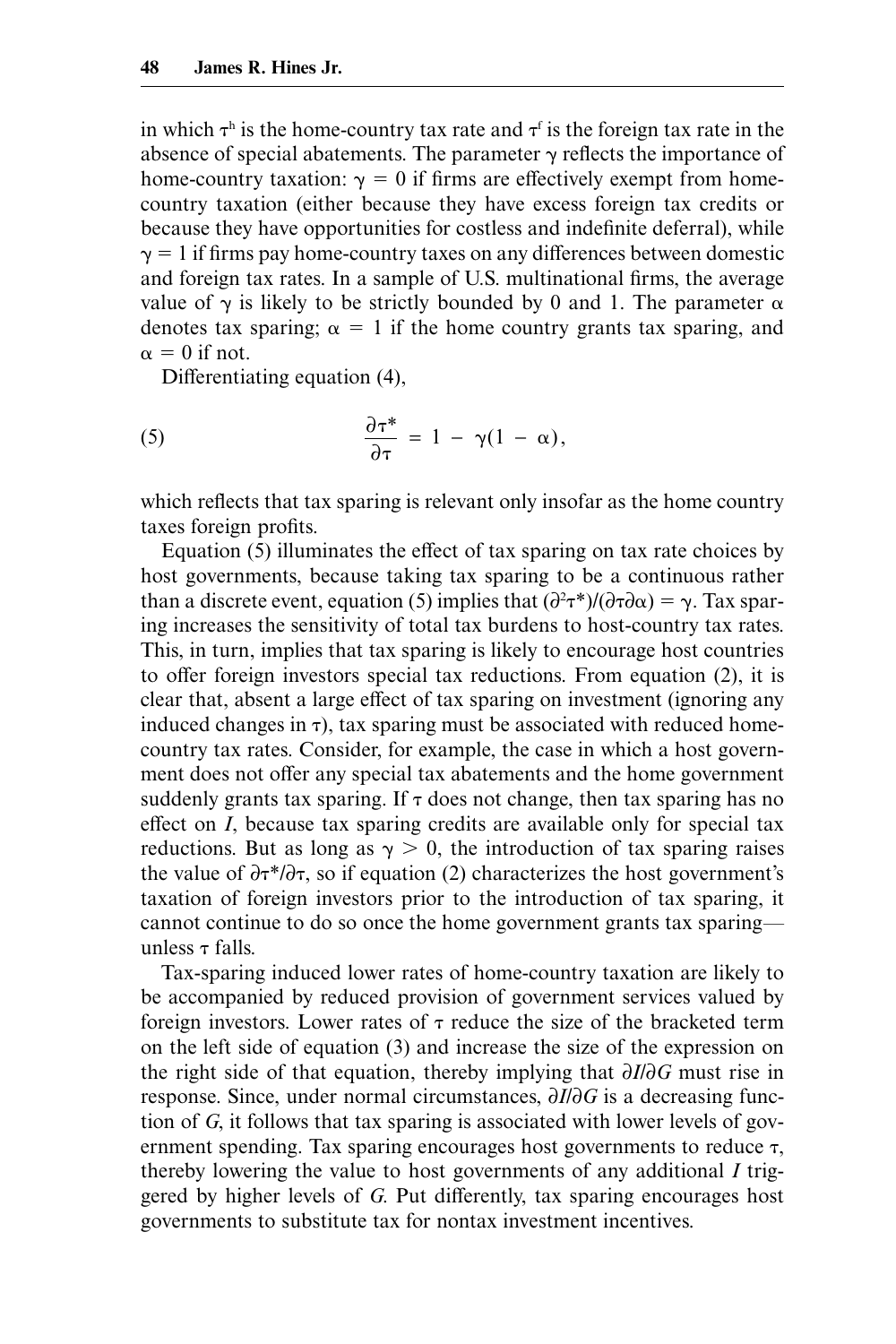# 2.3.2 Data

The model implies that tax sparing encourages FDI in two ways: by reducing home-country taxation of foreign source income, and by encouraging host governments to offer special tax abatements to foreign investors. Existing Japanese and U.S. data are sufficient (if just barely) to test the investment and tax rate implications of the model. To a certain degree, the investment incentives created by tax sparing agreements will be offset by a tendency to substitute tax for nontax methods of encouraging investment by multinational firms based in countries granting tax sparing. However, because the willingness of many capital-exporting countries to grant tax sparing also encourages host countries to increase their default corporate tax rates, there are likely to be large differences between the tax rates paid by Japanese and U.S. firms, and significant differences in their investment patterns as a result.

The United Nations (1993) reports accumulated stocks of outbound FDI by Japanese and U.S. firms. Stock figures are denominated in U.S. dollars, and are distinguished by location for a large sample of countries. Foreign direct investment stocks consist of accumulated debt and equity investment from parent companies plus reinvested profits of foreign affiliates. Japanese and U.S. FDI stocks are book figures, which makes them sensitive to inflation and therefore no better than proxies for market values of FDI. Japanese and U.S. shares of total FDI stocks are, in principle, comparable, but since the estimation sample excludes FDI in Japan and the United States, mean values of Japanese and U.S. FDI will differ in a systematic way.17 Data on GDP are taken from the Summers-Heston database (Summers and Heston 1991). Table 2.1 presents means and standard deviations of variables used in the regressions.

Data on the foreign activities of U.S. firms are collected by the U.S. Department of Commerce Bureau of Economic Analysis (BEA), which performs periodic benchmark surveys of the foreign operations of U.S. multinational corporations.18 U.S. Department of Commerce (1992) contains income and balance sheet information for 1989 for foreign affiliates owned at least 10 percent by U.S. parents. The BEA reports aggregate figures for countries in which there is substantial U.S. investment; to protect the confidentiality of survey respondents, BEA suppresses information for coun-

17. In 1990, 42 percent of the Japanese FDI stock was located in the United States, while 5 percent of the U.S. FDI stock was located in Japan. By omitting data on FDI in Japan and the United States from the sample, the mean share of U.S. FDI is certain to exceed the mean share of Japanese FDI.

18. American firms with foreign affiliates and assets exceeding \$3 million are obliged to respond to the BEA survey; BEA estimates that its survey respondents have 99.6 percent of the foreign assets of U.S. firms. The regression variables are constructed from BEA data on the activities of nonbank affiliates of nonbank parent firms. The BEA data are the basis of FDI studies by Grubert and Mutti (1991), Hines and Rice (1994), and Desai and Hines (1999), from which some of the following descriptive material is drawn.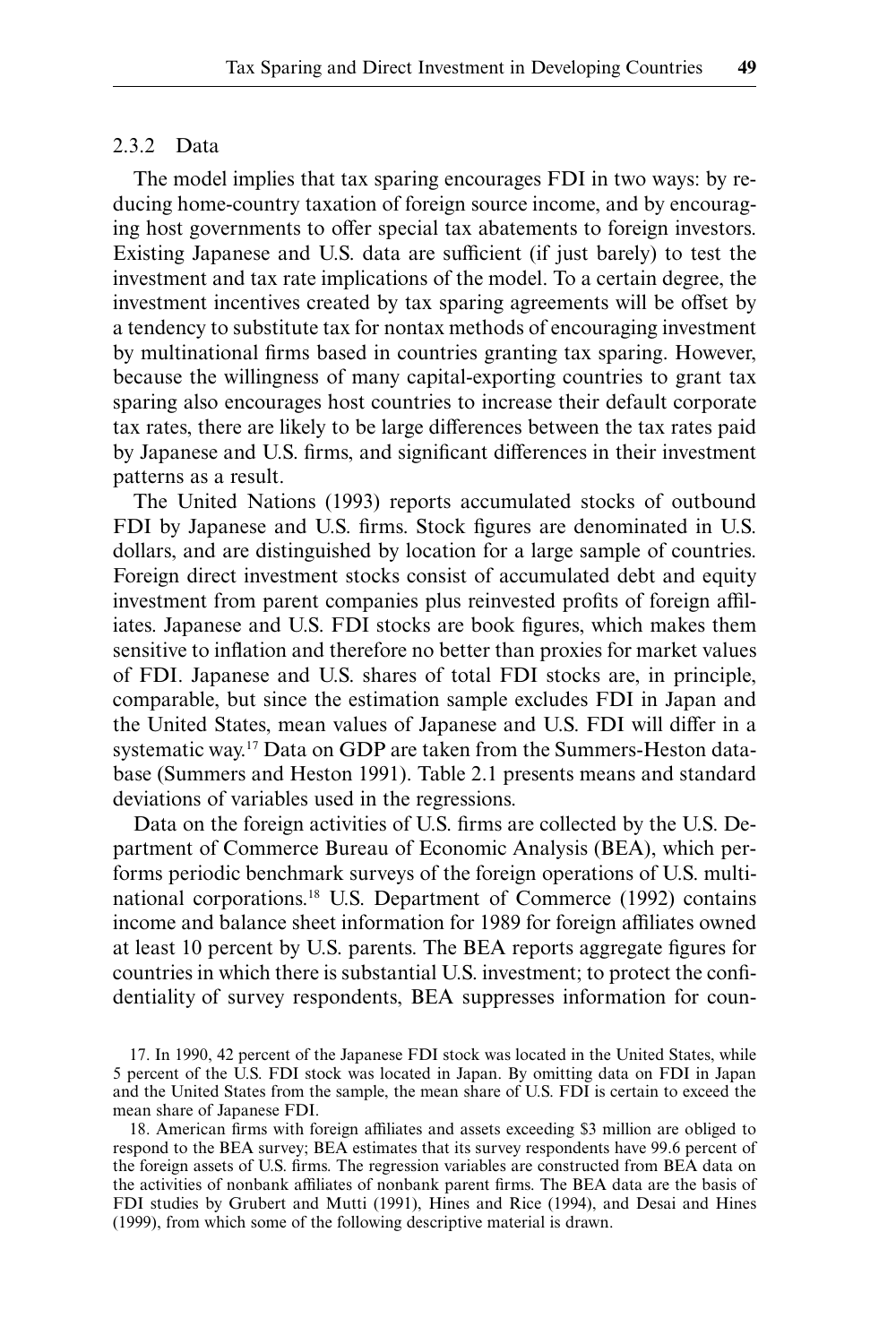|                                                |             | Standard  |    |
|------------------------------------------------|-------------|-----------|----|
| Variable                                       | Mean        | Deviation | N  |
| A. FDI Sample (Tables 2.3, 2.5)                |             |           |    |
| Japan FDI share minus U.S. FDI share           | $-0.005269$ | 0.023243  | 67 |
| Tax sparing                                    | 0.22388     | 0.41999   | 67 |
| ln(GDP)                                        | 18.0559     | 1.6787    | 67 |
| Tax sparing $\times$ ln(GDP)                   | 3.9464      | 7.7661    | 67 |
| <b>B.</b> Tax Rate Sample (Table 2.7)          |             |           |    |
| Japan tax rate minus U.S. tax rate             | 0.08548     | 0.22381   | 18 |
| Tax sparing                                    | 0.44444     | 0.51131   | 18 |
| ln(GDP)                                        | 19.7114     | 1.0179    | 18 |
| Tax sparing $\times$ ln(GDP)                   | 7.5464      | 9.7638    | 18 |
| C. Equity Investment Sample (Tables 2.9, 2.10) |             |           |    |
| Japan equity share minus U.S. equity share     | $-0.002896$ | 0.021906  | 19 |
| Tax sparing                                    | 0.42105     | 0.50726   | 19 |
| ln(GDP)                                        | 19.6060     | 1.0907    | 19 |
| Tax sparing $\times$ ln(GDP)                   | 7.1492      | 9.6454    | 19 |

#### **Table 2.1 Means and Standard Deviations of Regression Variables**

*Note:* The table presents means and standard deviations of variables used in the regressions. Foreign direct investment shares are ratios of FDI stocks in 1990 to total stocks of outbound FDI by source countries. Tax rates are ratios of income taxes paid in 1989 to total pretax income. Equity investment shares are ratios of stocks of paid-in equity in 1989 to total foreign equity investment stocks of source countries. "Tax sparing" is a dummy variable that equals 1 if Japan grants tax sparing and 0 otherwise.

tries in which one or two U.S. firms represent large fractions of total U.S. investment.

The BEA reports amounts of paid-in affiliate equity, as well as the pretax incomes and income tax payments of U.S. firms. It is therefore possible to construct an average income tax rate that equals the ratio of income taxes paid by local affiliates of U.S. firms to their local pretax incomes. Such a calculation is based on aggregates, and may therefore overstate tax rates by including information on affiliates with tax losses. Nevertheless, it is a reliable indicator of the use of tax preferences such as special deductions, depreciation rules, carryforwards and carrybacks, tax holidays, and nonstandard income concepts.

Data on the foreign business activities of Japanese firms come from annual surveys conducted by the Japanese Ministry of International Trade and Industry (MITI), which cover foreign operations in which parent firms hold at least 10 percent ownership stakes. Firms are not obliged to respond to these surveys, and while most do, the response rate is far from 100 percent.19 Responses to the 1989 survey, tabulated in MITI (1991), constitute the Japanese data used in the empirical work.

19. For example, in the 1991 survey, MITI sent questionnaires to 3,368 companies, of which 1,789 responded. While Japanese firms with extensive foreign operations are perhaps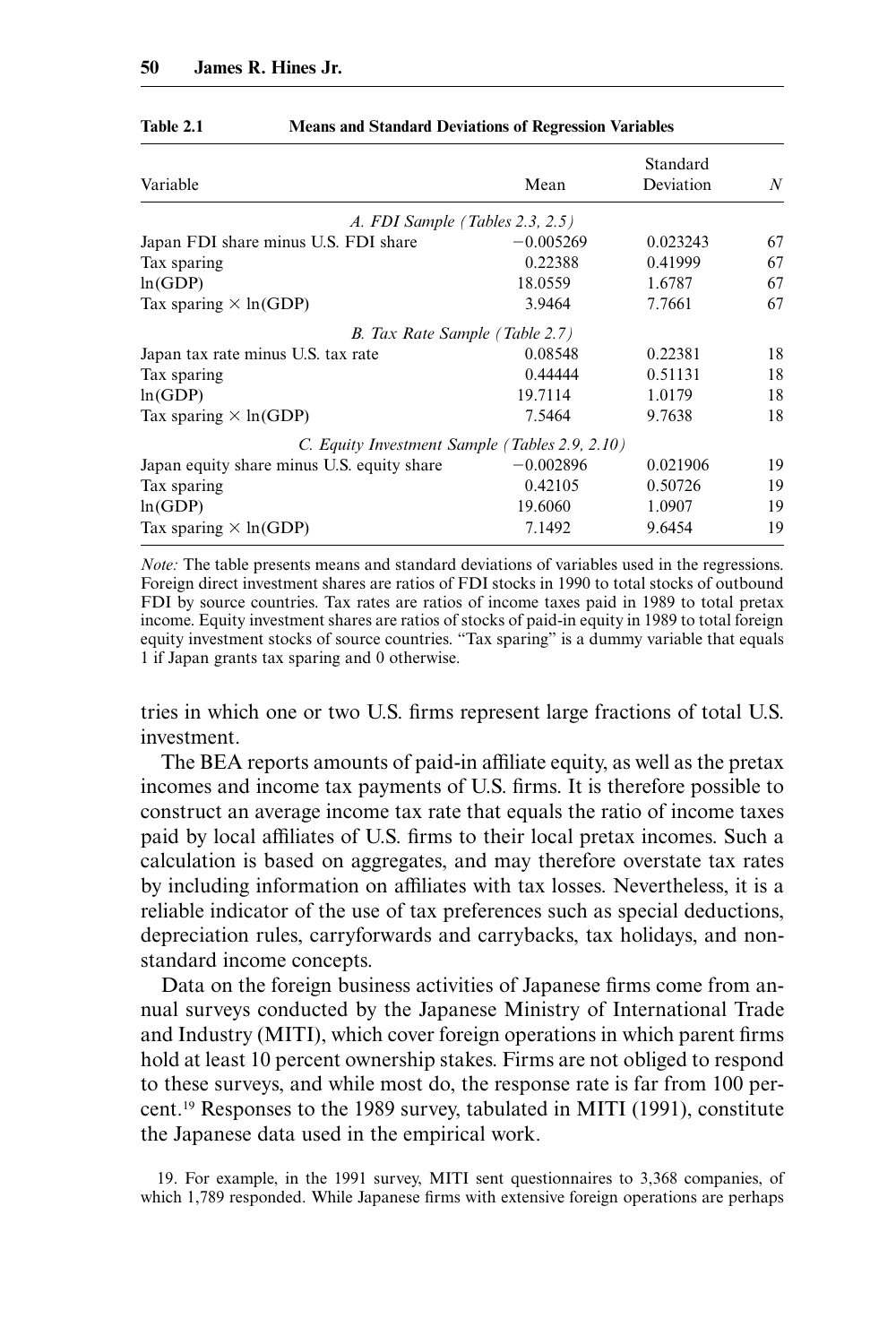The MITI reports aggregate information for Japanese affiliates in order to preserve the confidentiality of survey respondents, but it distinguishes some items by location of affiliate and industry of parent company. The MITI data include information on the paid-in equity of parent Japanese firms, the "ordinary income" of affiliates, and affiliates' after-tax profits. The Japanese translation of "paid-in equity" is "capital stock," but this balance sheet entry excludes retained earnings and is therefore comparable to the American notion of paid-in equity.

"Ordinary income" is a Japanese accounting concept that equals the difference between income items (such as net sales revenue and capital income) and expense items (including interest charges and depreciation). "After-tax profits" equal "ordinary income" plus net extraordinary gains, plus net disposition of special reserves, minus corporate taxes. It is possible, therefore, to use the difference between ordinary income and aftertax profits as an indicator of the corporate tax burden facing Japanese affiliates, though this entails ignoring the (typically small) differences introduced by extraordinary gains and the disposition of special reserves.<sup>20</sup> More likely to be problematic are systematic differences between Japanese and U.S. accounting conventions, making levels of Japanese and U.S. tax burdens (thereby calculated) not exactly comparable. Consequently, the empirical work focuses on differences between average tax rates paid by Japanese firms in countries with whom Japan does and does not have tax sparing agreements, contrasting these with differences in tax rates paid by U.S. firms.

#### **2.4 Evidence from U.S. and Japanese Firms**

This section evaluates evidence of the impact of tax sparing agreements appearing in differences between the location and performance of foreign investment by U.S. and Japanese firms.

#### 2.4.1 FDI in a Large Cross Section

Japanese investors exhibit a pronounced tendency to locate FDI in countries with whom Japan has tax sparing agreements. Table 2.2 presents a simple comparison of Japanese and U.S. investment patterns. Of the sixty-seven receiving countries for whom FDI data are available, Japan has tax sparing agreements with fourteen. The Japanese share of FDI located in a country is defined to be  $(FDI_i/FDI_{\text{tot}})$ , in which  $FDI_i$  is the stock

more likely than others to respond to the MITI questionnaire, there is no way of verifying this directly.

<sup>20.</sup> The calculations constrain tax rates facing Japanese and U.S. firms to lie between 0 and 100 percent. Calculated tax rates omit consideration of taxes other than income taxes, since firms are eligible to claim foreign tax credits only for income taxes paid to foreign governments.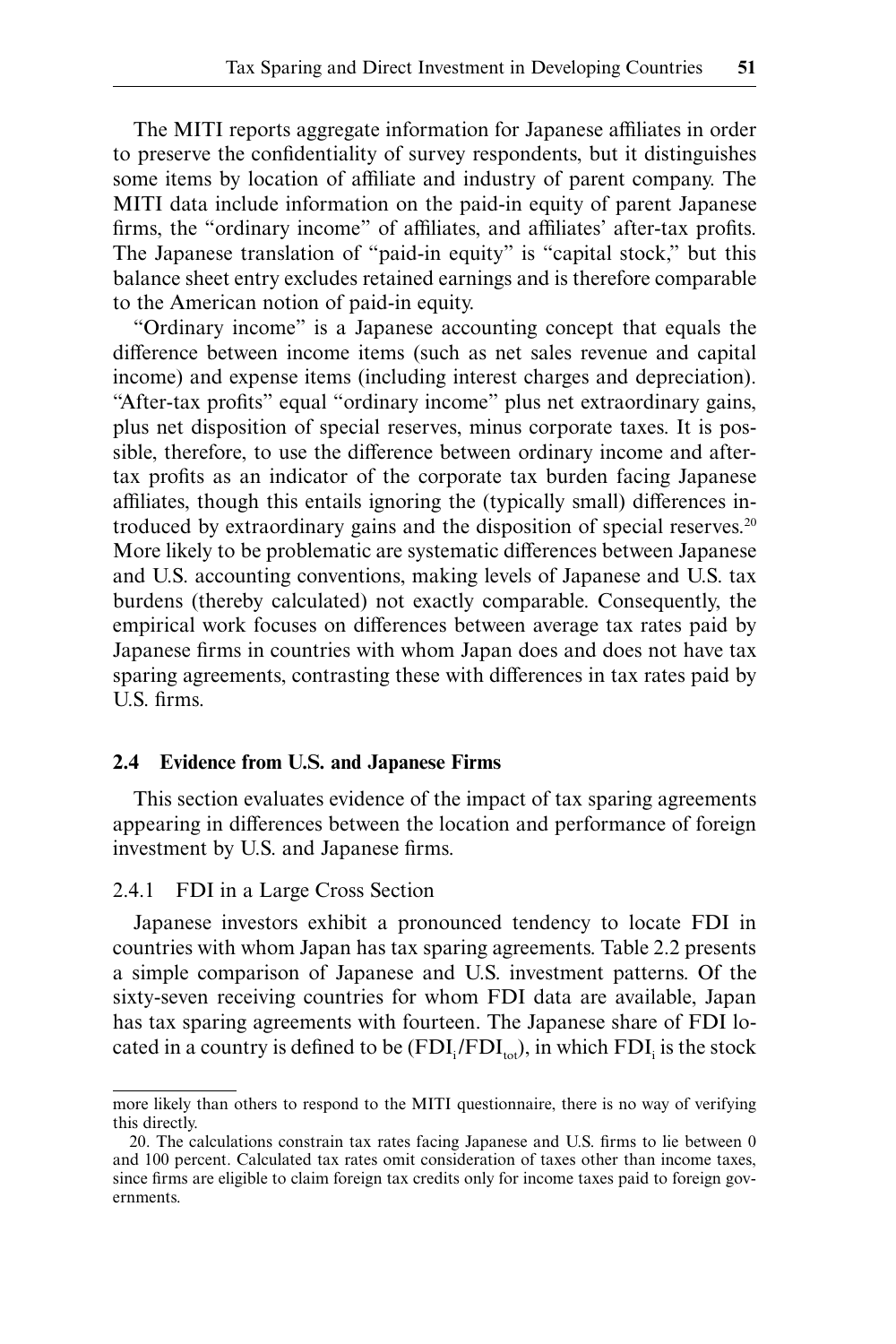|                           | Japan  | <b>United States</b> |  |
|---------------------------|--------|----------------------|--|
| Tax sparing $(N = 14)$    |        |                      |  |
| Median $(\% )$            | 0.601  | 0.358                |  |
| Mean                      | 0.942  | 0.715                |  |
| Standard deviation        | 1.06   | 0.988                |  |
| No tax sparing $(N = 53)$ |        |                      |  |
| Median $(\% )$            | 0.0219 | 0.124                |  |
| Mean                      | 0.604  | 1.38                 |  |
| Standard deviation        | 1.54   | 3.29                 |  |

#### **Table 2.2 FDI Shares**

*Note:* The table presents medians, means, and standard deviations of Japanese and U.S. FDI shares in two groups of countries in 1990: those with whom Japan has tax sparing agreements (fourteen countries), and those with whom Japan does not have tax sparing agreements (fiftythree countries). Entries are percentages. Foreign direct investment shares are ratios of FDI stocks in 1990 to total stocks of outbound FDI by source countries. Median FDI shares are observations with median values in each cell.

of Japanese FDI located in country i in 1990, and  $FDI<sub>tot</sub>$  is the stock of Japanese FDI located in all countries in 1990. American FDI shares for 1990 are defined analogously. The median Japanese FDI share in the fourteen countries with whom Japan has tax sparing agreements is 0.60 percent and the mean Japanese FDI share is 0.94 percent, both of which exceed the median (0.36 percent) and mean (0.72 percent) U.S. FDI shares in the same countries.

It is useful to confirm that these differences are not merely functions of Japanese and U.S. investment patterns in countries excluded from the sample (particularly the United States and Japan), so the second row of table 2.2 presents investment share information for the fifty-three sample countries with whom Japan does not have tax sparing agreements. Investment patterns in these countries differ markedly from those with whom Japan has tax sparing agreements. The median Japanese FDI share in this subsample is 0.02 percent and the mean share is 0.64 percent, while the U.S. FDI share has a median of 0.12 percent and a mean of 1.38 percent.

Figure 2.1 illustrates the comparison between Japanese and U.S. investment patterns. The black bars in the figure represent mean shares of Japanese investment, and the white bars mean shares of U.S. investment. The two bars on the left describe investment shares in countries with whom Japan does not have tax sparing agreements, whereas the two bars on the right describe investment shares in countries with whom Japan does have tax sparing agreements.

These differences can be compared in a straightforward way in a regression context. The first column of table 2.3 presents estimated coefficients from regressing differences between Japanese and U.S. FDI shares in each of the sample countries on a constant term and a dummy variable that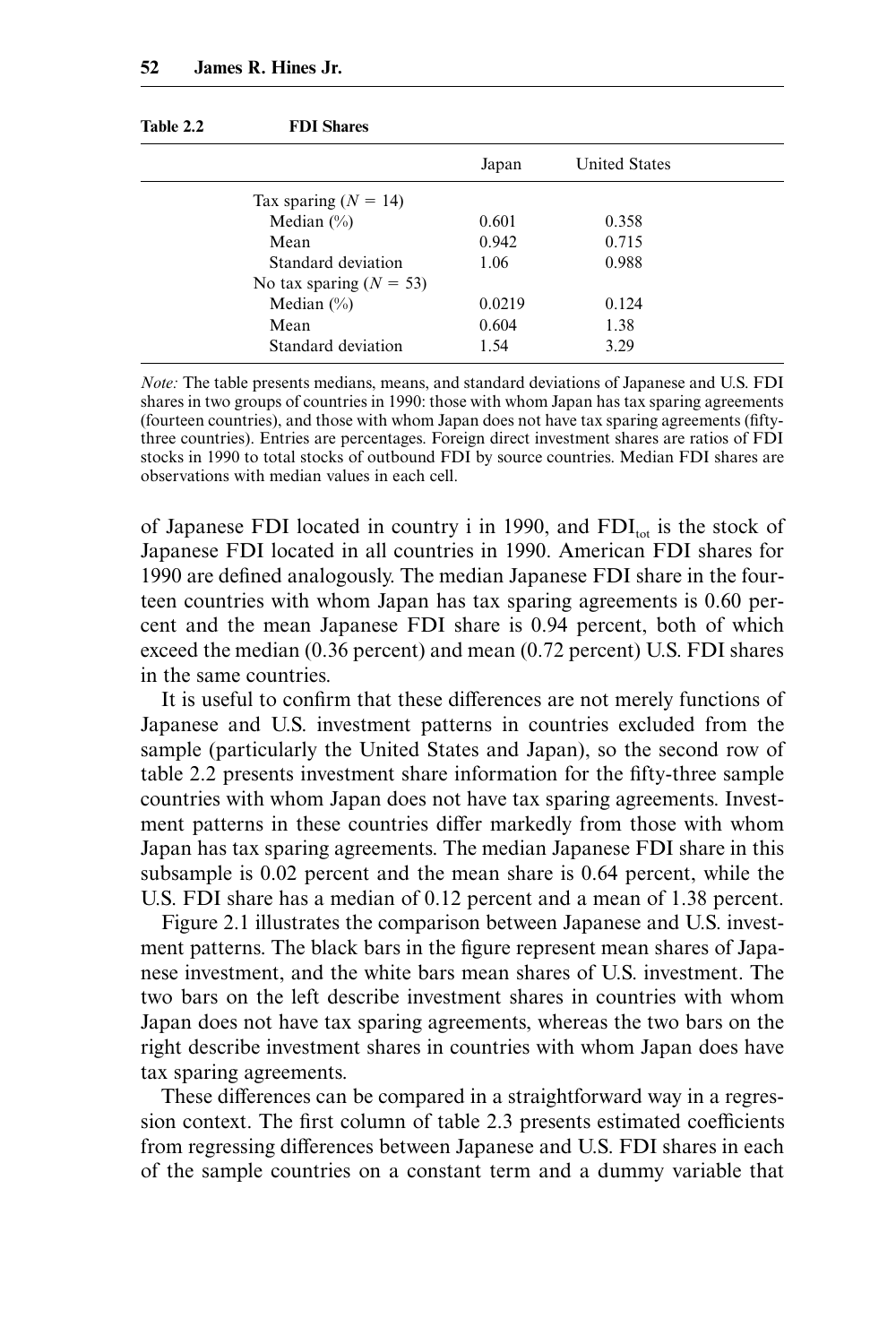

#### **Fig. 2.1 Tax sparing and FDI**

*Note:* The figure presents mean FDI shares of U.S. and Japanese firms. Foreign direct investment shares are ratios of FDI stocks in 1990 to total stocks of outbound FDI by source countries. White bars depict average FDI shares of U.S. firms, and black bars depict average FDI shares of Japanese firms. The two bars on the left describe FDI shares in countries with whom Japan does not have tax sparing agreements, whereas the two bars on the right describe FDI shares in countries with whom Japan does have tax sparing agreements.

| $140E$ 4.9                   | FDI Shares and Tax Sparing |                                                                |                           |
|------------------------------|----------------------------|----------------------------------------------------------------|---------------------------|
|                              |                            | Dependent Variable:<br>Japanese FDI Share Minus U.S. FDI Share |                           |
|                              | (1)                        | (2)                                                            | (3)                       |
| Constant                     | $-0.007445$<br>(0.003538)  | 0.097620<br>(0.037801)                                         | 0.097485<br>(0.037076)    |
| Tax sparing                  | 0.009719<br>(0.004517)     | 0.016805<br>(0.006756)                                         |                           |
| ln(GDP)                      |                            | $-0.005907$<br>(0.002266)                                      | $-0.005894$<br>(0.002220) |
| Tax sparing $\times$ ln(GDP) |                            |                                                                | 0.0009296<br>(0.0003494)  |
| $R^2$                        | 0.031                      | 0.196                                                          | 0.201                     |
| $\boldsymbol{N}$             | 67                         | 67                                                             | 67                        |

# **Table 2.3 FDI Shares and Tax Sparing**

*Note:* The dependent variable is the difference between Japanese and U.S. shares of their respective total FDI stocks in 1990. "Tax sparing" is a dummy variable that equals 1 if Japan grants tax sparing and 0 otherwise. The table presents estimated coefficients from OLS regressions; heteroskedasticity-consistent standard errors are in parentheses.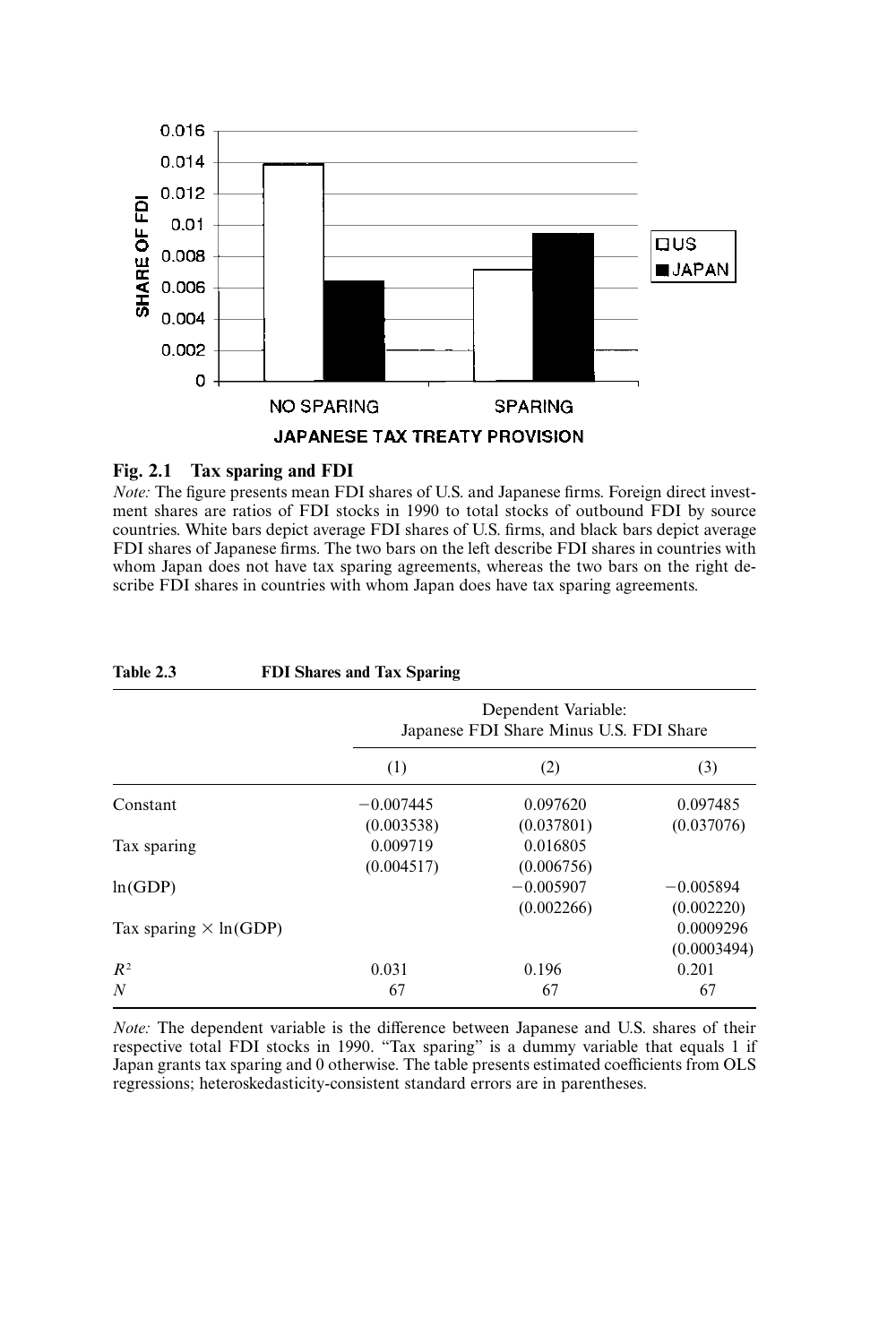equals 1 if Japan has a tax sparing agreement, and equals 0 otherwise. The estimated coefficient on the dummy variable, 0.0097, indicates that differences between Japanese and U.S. FDI shares are roughly 1 percent higher in countries with whom Japan has tax sparing agreements than they are in other countries. The regression reported in column (2) of table 2.3 indicates that the effect of tax sparing on Japanese U.S. FDI share differences rises with the inclusion of ln(GDP) as an explanatory variable, the estimated coefficient on the dummy variable implying that Japanese FDI shares are roughly 1.7 percent higher in countries with whom Japan has tax sparing agreements. The third column of table 2.3 reports the results of a regression specification in which the tax sparing dummy variable is interacted with ln(GDP); again, tax sparing is associated in a significant way with higher FDI levels. Evaluated at the mean of ln(GDP), the coefficient implies that tax sparing agreements coincide with 1.7 percent higher Japanese FDI shares. Since the Japanese FDI share has a sample mean of 0.71 percent, effects in the range of 0.97–1.7 percent correspond to FDI that is 1.4–2.4 times greater than what it would have been in the absence of tax sparing.

Japan does not grant tax sparing on a random basis, thereby raising the possibility that the observed correlation between FDI and tax sparing reflects the influence of variables omitted from the FDI equation. Countries with whom Japan has close economic or cultural ties are likely to receive unusually large fractions of Japanese FDI and might also be countries with whom Japan is inclined to conclude tax sparing agreements. Given the arbitrariness of most methods of identifying the closeness of bilateral relations with Japan, it can be difficult to distinguish the effect of tax sparing on Japanese FDI from the effect of other connections that are correlated with the presence of tax sparing agreements.

An alternative method is to use tax sparing agreements between the United Kingdom and various developing countries as instruments for tax sparing agreements that involve Japan. The United Kingdom is a major capital exporter, has a tax system that resembles Japan's, and is similarly inclined to include tax sparing provisions in its bilateral treaties with developing countries. The advantage of using U.K. tax sparing provisions as proxies for Japanese provisions is that the United Kingdom has economic and cultural ties that differ from Japan's, and U.K. tax treaty patterns are therefore less likely to be influenced by important variables that are omitted from the Japanese FDI equation. Table 2.4 presents information on the countries with whom Japan and the United Kingdom had tax sparing arrangements as of 1990. Both countries exhibit a tendency to offer tax sparing for investments in major developing countries, but there are some differences between their country coverages.

Table 2.5 presents instrumental variables (IV) estimates of the FDI equations reported in table 2.2, with a 0–1 dummy variable indicating the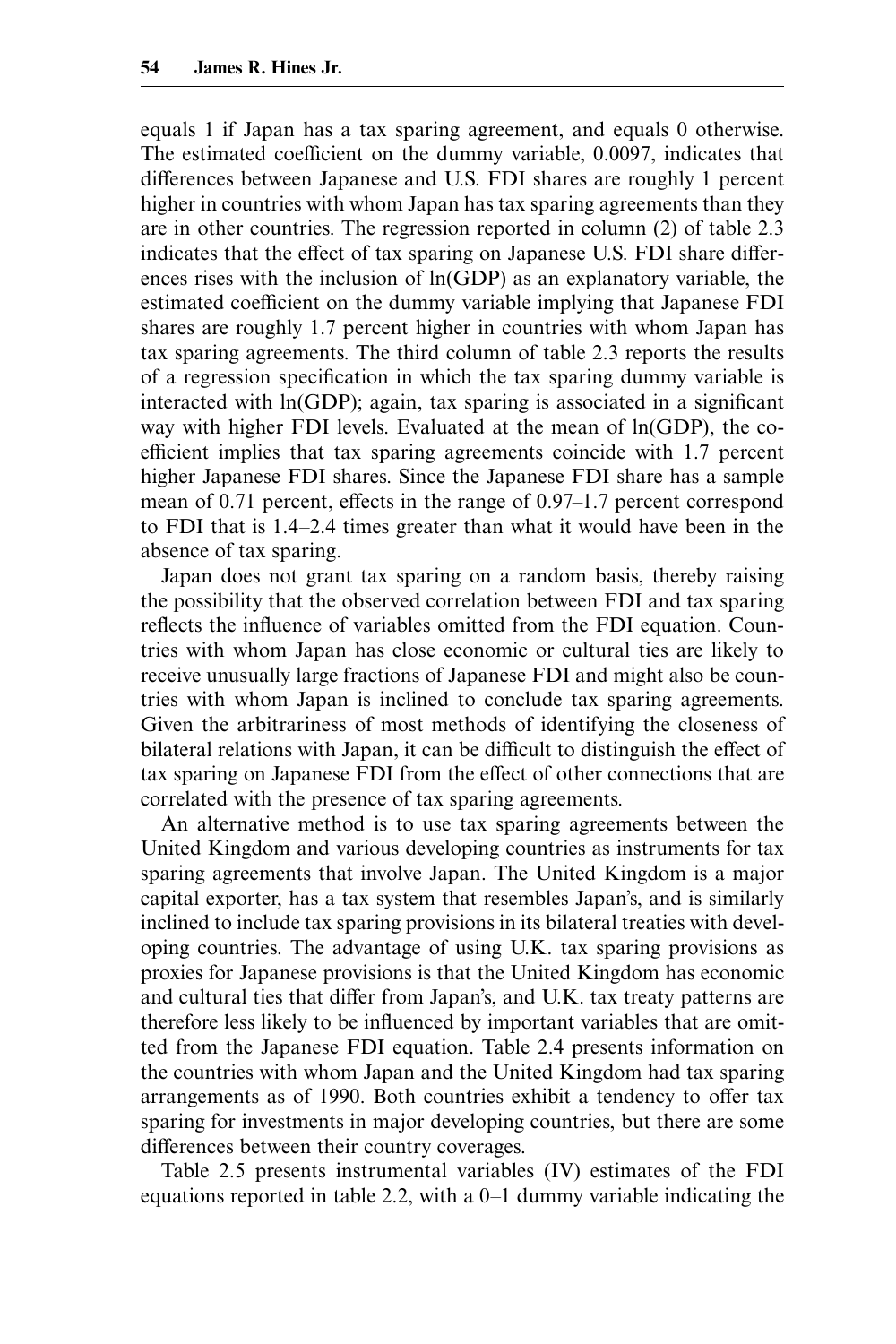| Country                         | Japan     | United<br>Kingdom | Country                     | Japan           | United<br>Kingdom |
|---------------------------------|-----------|-------------------|-----------------------------|-----------------|-------------------|
| Argentina                       | No        | No <sup>a</sup>   | Malaysiab                   | <b>SP</b>       | <b>SP</b>         |
| Australiab                      | No        | No                | Mauritania                  | No              | No                |
| Austria                         | No        | N <sub>o</sub>    | Mauritius                   | No              | SP                |
| Bangladesh                      | <b>SP</b> | <b>SP</b>         | Mexicob                     | No <sup>a</sup> | No <sup>a</sup>   |
| <b>Bolivia</b>                  | No        | N <sub>o</sub>    | Morocco                     | No              | SP                |
| <b>Brazil</b> <sup>b</sup>      | <b>SP</b> | N <sub>0</sub>    | Netherlands <sup>b</sup>    | No              | No                |
| Cameroon                        | No        | N <sub>o</sub>    | New Zealand <sup>c</sup>    | No              | No                |
| Canadab                         | No        | N <sub>o</sub>    | Nigeria                     | N <sub>o</sub>  | SP                |
| Chile                           | No        | N <sub>0</sub>    | Norway                      | No              | No                |
| Chinab                          | <b>SP</b> | <b>SP</b>         | Pakistan                    | <b>SP</b>       | SP                |
| Colombia                        | No        | No                | Panama                      | No              | No                |
| Costa Rica                      | No        | No                | Papua New Guinea            | No              | SP                |
| Cyprus                          | No        | <b>SP</b>         | Paraguay                    | No              | No                |
| Denmark                         | No        | No                | Peru                        | No              | N <sub>o</sub>    |
| Dominican Republic              | No        | N <sub>0</sub>    | Philippines <sup>b</sup>    | <b>SP</b>       | N <sub>0</sub>    |
| Ecuador                         | No        | No                | Poland                      | No              | N <sub>o</sub>    |
| Egypt                           | No        | <b>SP</b>         | Portugal                    | No              | SP                |
| Finland                         | No        | No                | Senegal                     | No              | N <sub>o</sub>    |
| Franceb                         | No        | N <sub>o</sub>    | Singaporeb                  | SP              | SP                |
| Gabon                           | No        | N <sub>o</sub>    | South Africa                | No              | No                |
| West Germany <sup>b</sup>       | No        | N <sub>o</sub>    | Spain <sup>b</sup>          | <b>SP</b>       | <b>SP</b>         |
| Ghana                           | No        | <b>SP</b>         | Sri Lanka                   | <b>SP</b>       | SP                |
| Greece                          | No        | N <sub>0</sub>    | Sweden                      | No              | No                |
| Guyana                          | No        | No <sup>a</sup>   | Switzerland <sup>b</sup>    | No              | N <sub>o</sub>    |
| Hong Kong <sup>b</sup>          | No        | n.a.              | Thailand                    | <b>SP</b>       | SP                |
| India                           | <b>SP</b> | <b>SP</b>         | Trinidad & Tobago           | No              | <b>SP</b>         |
| Indonesia <sup>b</sup>          | <b>SP</b> | <b>SP</b>         | Tunisia                     | No              | <b>SP</b>         |
| Iran                            | No        | N <sub>0</sub>    | Turkey                      | No <sup>a</sup> | <b>SP</b>         |
| Ireland                         | <b>SP</b> | N <sub>0</sub>    | United Kingdom <sup>b</sup> | No              | n.a.              |
| Israel                          | No        | <b>SP</b>         | Uruguay                     | No              | N <sub>o</sub>    |
| Italy <sup>b</sup>              | No        | No                | Venezuela                   | No              | No <sup>a</sup>   |
| Jamaica                         | No        | <b>SP</b>         | Zambia                      | <b>SP</b>       | <b>SP</b>         |
| Kenya                           | No        | <b>SP</b>         | Zimbabwe                    | No              | No                |
| Korea, Republic of <sup>b</sup> | <b>SP</b> | <b>SP</b>         |                             |                 |                   |

**Table 2.4 Tax Sparing Agreements with Japan and the United Kingdom**

*Note:* The table consists of the sixty-seven countries for whom FDI and GDP data are available for 1990. Entries in the first column indicate whether Japan grants tax sparing in 1990, and in the second column, whether the United Kingdom does so.  $SP = \text{tax}$  sparing; No = no tax sparing; n.a. = not applicable (governments do not have treaties with themselves).

aDenotes countries with tax sparing agreements subsequent to 1990.

**bDenotes observations included in the eighteen- and nineteen-country samples analyzed in tables 2.6–** 2.10.

c Denotes the observation (New Zealand) included in the nineteen-country sample analyzed in tables 2.9 and 2.10.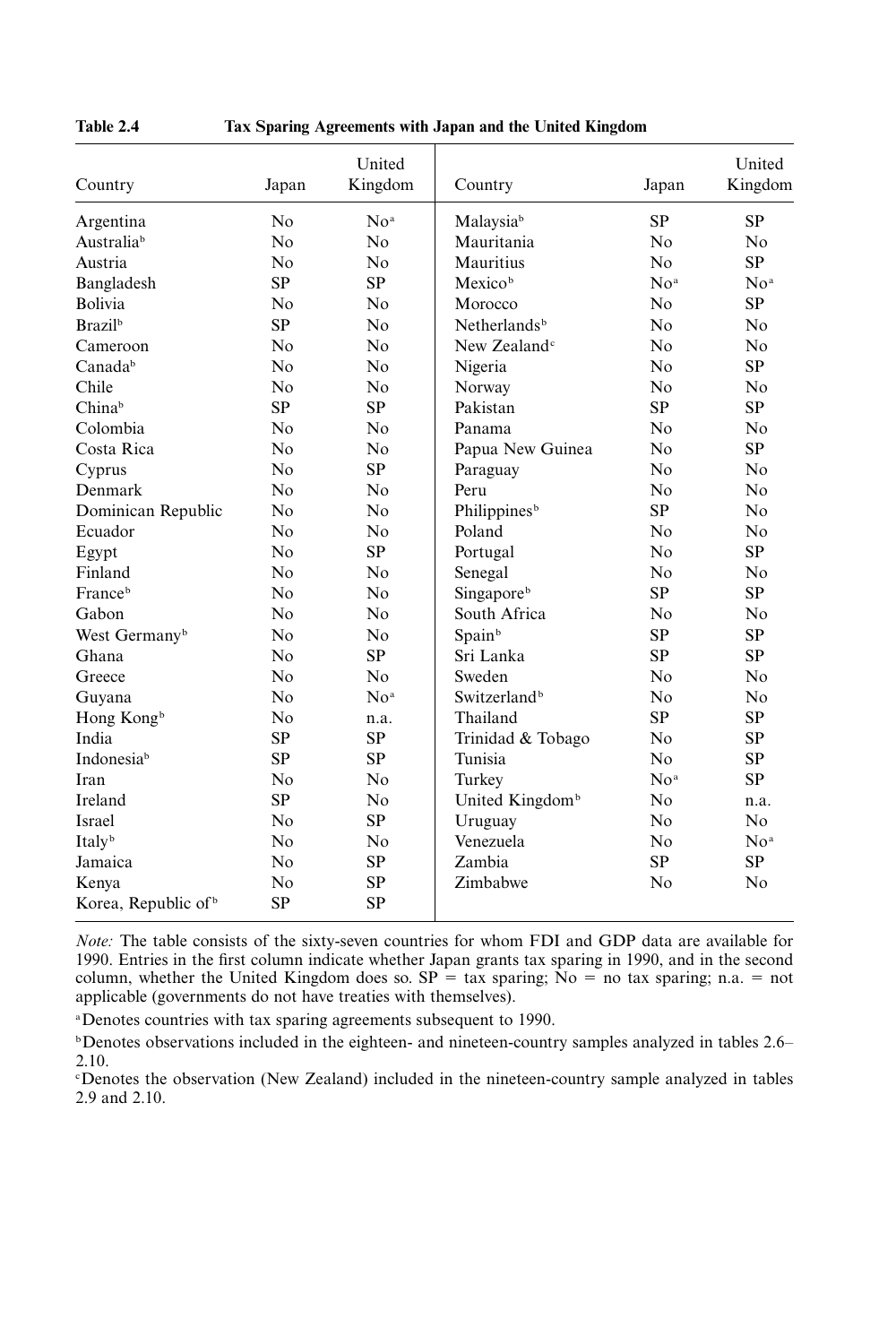|                              | Dependent Variable:<br>Japanese FDI Share Minus U.S. FDI Share |             |              |
|------------------------------|----------------------------------------------------------------|-------------|--------------|
|                              | (1)                                                            | (2)         | (3)          |
| Constant                     | $-0.012186$                                                    | 0.112725    | 0.116498     |
|                              | (0.005503)                                                     | (0.040895)  | (0.041754)   |
| Tax sparing                  | 0.030895                                                       | 0.030150    |              |
|                              | (0.013881)                                                     | (0.012128)  |              |
| ln(GDP)                      |                                                                | $-0.006909$ | $-0.0071516$ |
|                              |                                                                | (0.002482)  | (0.0025396)  |
| Tax sparing $\times$ ln(GDP) |                                                                |             | (0.0018653)  |
| N                            |                                                                |             | (0.0007268)  |
|                              | 67                                                             | 67          | 67           |

| <b>Table 2.5</b> |  |  | FDI Shares and Tax Sparing, IV Specification |
|------------------|--|--|----------------------------------------------|
|------------------|--|--|----------------------------------------------|

*Note:* The dependent variable is the difference between Japanese and U.S. shares of their respective total FDI stocks in 1990. "Tax sparing" is a dummy variable that equals 1 if Japan grants tax sparing and 0 otherwise. The table presents estimated coefficients from instrumental variables regressions in which U.K. tax sparing agreements are used as instruments for Japanese tax sparing agreements. Heteroskedasticity-consistent standard errors are in parentheses.

presence of a U.K. tax sparing agreement serving as an instrument for Japanese tax sparing agreements. (The first stage equations of these IV estimates are specified as linear probability models.) The results are somewhat more dramatic than those reported in Table 2.3: the estimated effect of Japanese tax sparing remains significant, and is now on the order of 3 percent differences in FDI shares.

#### 2.4.2 Tax Sparing and Tax Rates

The model analyzed and described in section 2.3 implies that foreign investors are likely to receive fiscal inducements in the form of reduced taxes in situations in which home countries grant tax sparing credits. This section compares the experiences of Japanese and U.S. firms in order to test this implication of the model.

Table 2.6 distinguishes the average tax rates faced by Japanese and U.S. firms in sample countries with whom Japan has tax sparing agreements and those with whom Japan does not have tax sparing agreements. Aggregate tax burdens are quite consistent with the model's implications. In the seven countries in the sample with whom Japan has tax sparing agreements, Japanese firms face average tax rates of 28 percent, as compared with 32 percent for U.S. firms. Sample medians differ more widely: The average Japanese tax rate in the median country is 23 percent, while the average U.S. tax rate in the median country is 39 percent.

Comparison of the average foreign tax burdens of U.S. and Japanese firms can be highly problematic due both to differences in their tax treat-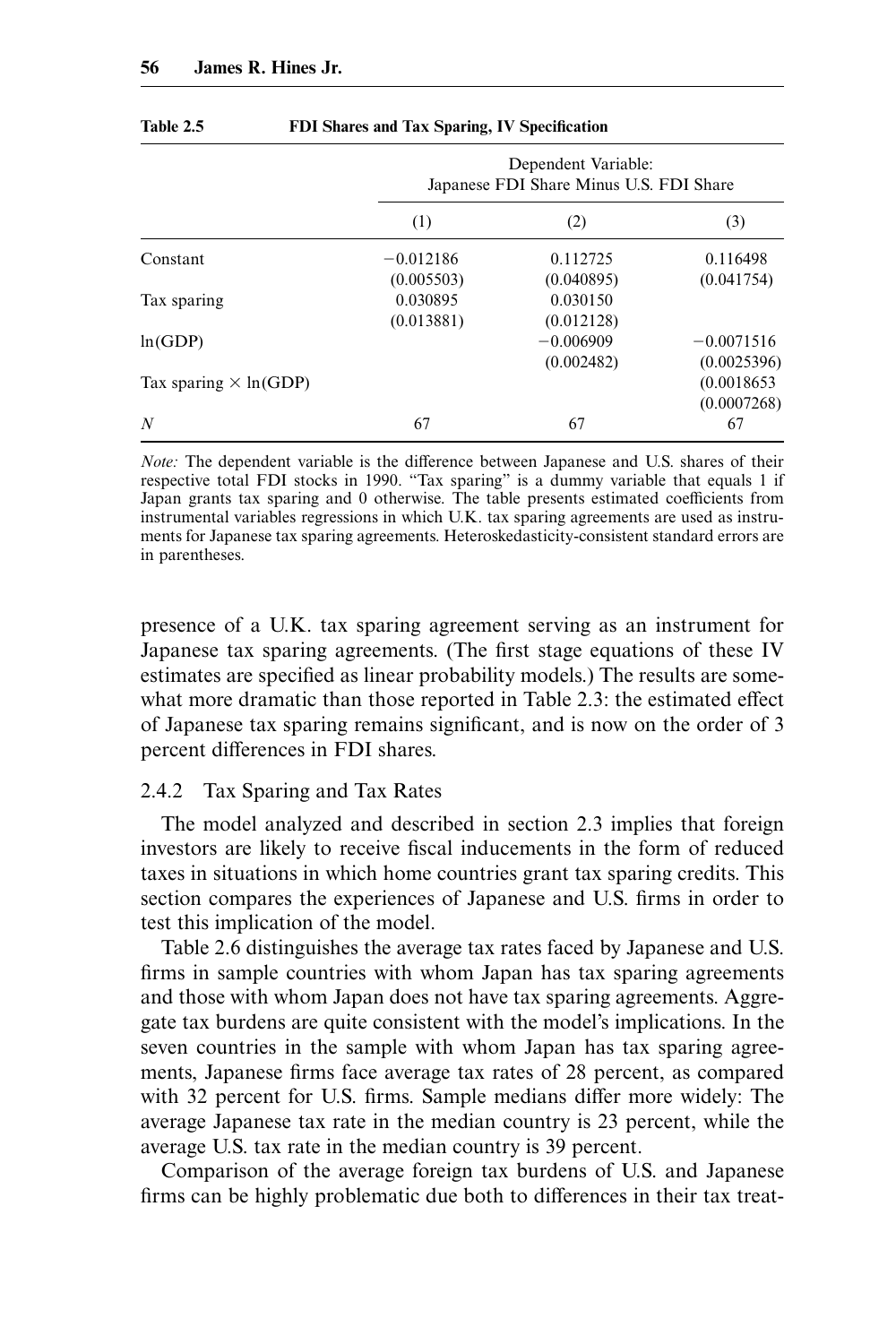| Table 2.0 | 14X KAtes                 |       |                      |  |
|-----------|---------------------------|-------|----------------------|--|
|           |                           | Japan | <b>United States</b> |  |
|           | Tax sparing $(N = 7)$     |       |                      |  |
|           | Median $(\% )$            | 22.5  | 38.5                 |  |
|           | Mean                      | 27.7  | 32.2                 |  |
|           | Standard deviation        | 2.02  | 18.9                 |  |
|           | No tax sparing $(N = 11)$ |       |                      |  |
|           | Median $(\% )$            | 52.6  | 35.8                 |  |
|           | Mean                      | 48.3  | 29.4                 |  |
|           | Standard deviation        | 26.5  | 12.2                 |  |
|           |                           |       |                      |  |

# Table 2.6 Tax **Pat**

*Note:* The table presents medians, means, and standard deviations of Japanese and U.S. average tax rates in two groups of countries in 1989: those with whom Japan has tax sparing agreements (seven countries), and those with whom Japan does not have tax sparing agreements (eleven countries). Entries are percentages. Tax rates are ratios of income taxes paid in 1989 to total pretax income. Median tax rates are observations with median values in each cell.

ments by host governments and to differences in national accounting conventions. The most useful way to frame the tax rate information reported in the first row of table 2.6 is to contrast it with evidence of average tax rates faced by U.S. and Japanese firms in other countries. The second row of table 2.6 reports this information, which suggests that, in countries with whom Japan does not have tax sparing agreements, Japanese firms report significantly higher average tax rates than do U.S. firms. The average foreign tax rate faced by Japanese firms in sample countries with whom Japan does not have a tax sparing agreement is 48 percent, while the corresponding average tax rate faced by U.S. firms is 29 percent. Median tax rates are 53 percent and 36 percent, respectively. These data suggest that some combination of national accounting practices, differences in the ways that foreign affiliates are financed, and other business practices that enable firms to avoid local taxes, tend to elevate the calculated tax rates faced by Japanese firms compared to their American counterparts. These differences make more striking the evidence of lower tax rates faced by Japanese firms in countries with whom Japan has tax sparing agreements.

Figure 2.2 presents these differences graphically. The black bars in the figure represent average tax rates paid by Japanese firms, and the white bars average tax rates paid by U.S. firms. The two left-most bars describe tax rates in countries with whom Japan does not have tax sparing agreements, whereas the two right-most bars describe tax rates in countries with whom Japan does have tax sparing agreements.

Table 2.7 presents estimates of the effect of tax sparing on average tax rate differences. The OLS estimates in column (1) confirm that the differences apparent in table 2.6 are statistically significant: A tax sparing agreement with Japan is associated with Japanese tax rates that are 23 percent lower than those faced by U.S. firms. Although the small sample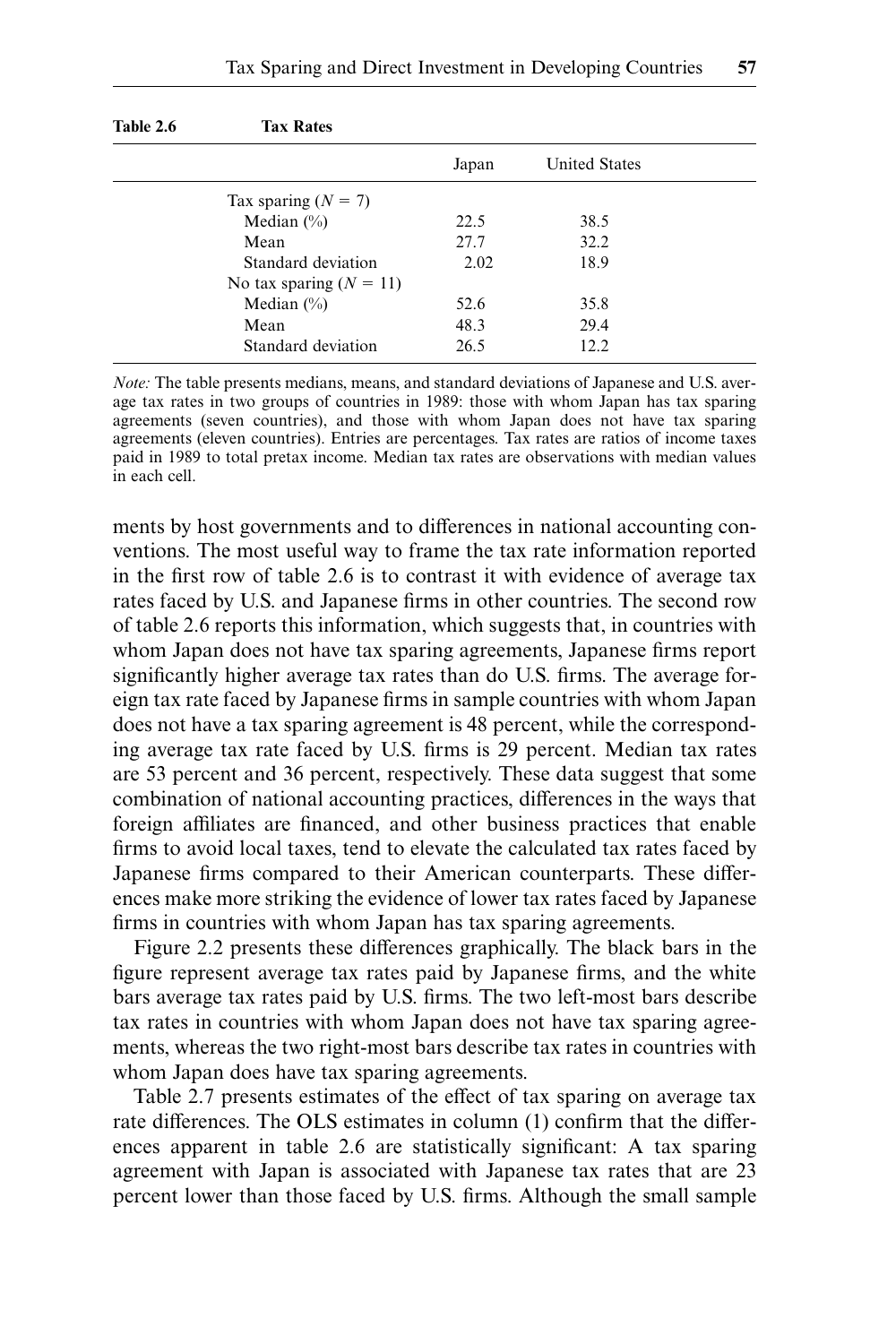

#### **Fig. 2.2 Average tax rates**

*Note:* The figure presents average tax rates paid by U.S. and Japanese firms. Tax rates are ratios of income taxes paid in 1989 to total pretax income. White bars depict average tax rates paid by U.S. firms, and black bars depict average tax rates paid by Japanese firms. The two bars on the left describe tax rates in countries with whom Japan does not have tax sparing agreements, whereas the two bars on the right describe tax rates in countries with whom Japan does have tax sparing agreements.

|             |            | Dependent Variable:<br>Japanese Tax Rate Minus U.S. Tax Rate |            |            |  |
|-------------|------------|--------------------------------------------------------------|------------|------------|--|
|             | <b>OLS</b> | OLS.                                                         | IV         | IV         |  |
| Constant    | 0.18962    | $-0.43658$                                                   | 0.14474    | $-0.71477$ |  |
|             | 0.05954    | (0.86044)                                                    | (0.07305)  | (0.73381)  |  |
| Tax sparing | $-0.23430$ | $-0.22076$                                                   | $-0.13332$ | $-0.11314$ |  |
|             | (0.09320)  | (0.09608)                                                    | (0.11885)  | (0.11744)  |  |
| ln(GDP)     |            | 0.03146                                                      |            | 0.04315    |  |
|             |            | (0.04330)                                                    |            | (0.03781)  |  |
| $R^2$       | 0.287      | 0.306                                                        |            |            |  |
| N           | 18         | 18                                                           | 18         | 18         |  |

#### **Table 2.7 Tax Rates and Tax Sparing**

*Note:* The dependent variable is the difference between host-country tax rates facing Japanese and U.S. firms in 1989. Tax rates are ratios of income taxes paid in 1989 to total pretax income. "Tax sparing" is a dummy variable that equals 1 if Japan grants tax sparing and 0 otherwise. The first two columns present estimated coefficients from OLS regressions. The third and fourth columns present estimated coefficients from IV regressions in which U.K. tax sparing agreements are used as instruments for Japanese tax sparing agreements. Heteroskedasticity-consistent standard errors are in parentheses.

size (only eighteen observations) is unfortunate, it is worth bearing in mind that these eighteen countries receive 66 percent of Japanese FDI not bound for the United States. Inclusion of GDP as a regressor changes the results very little, as the results reported in column (2) indicate. Using the existence of a tax sparing agreement with the United Kingdom as an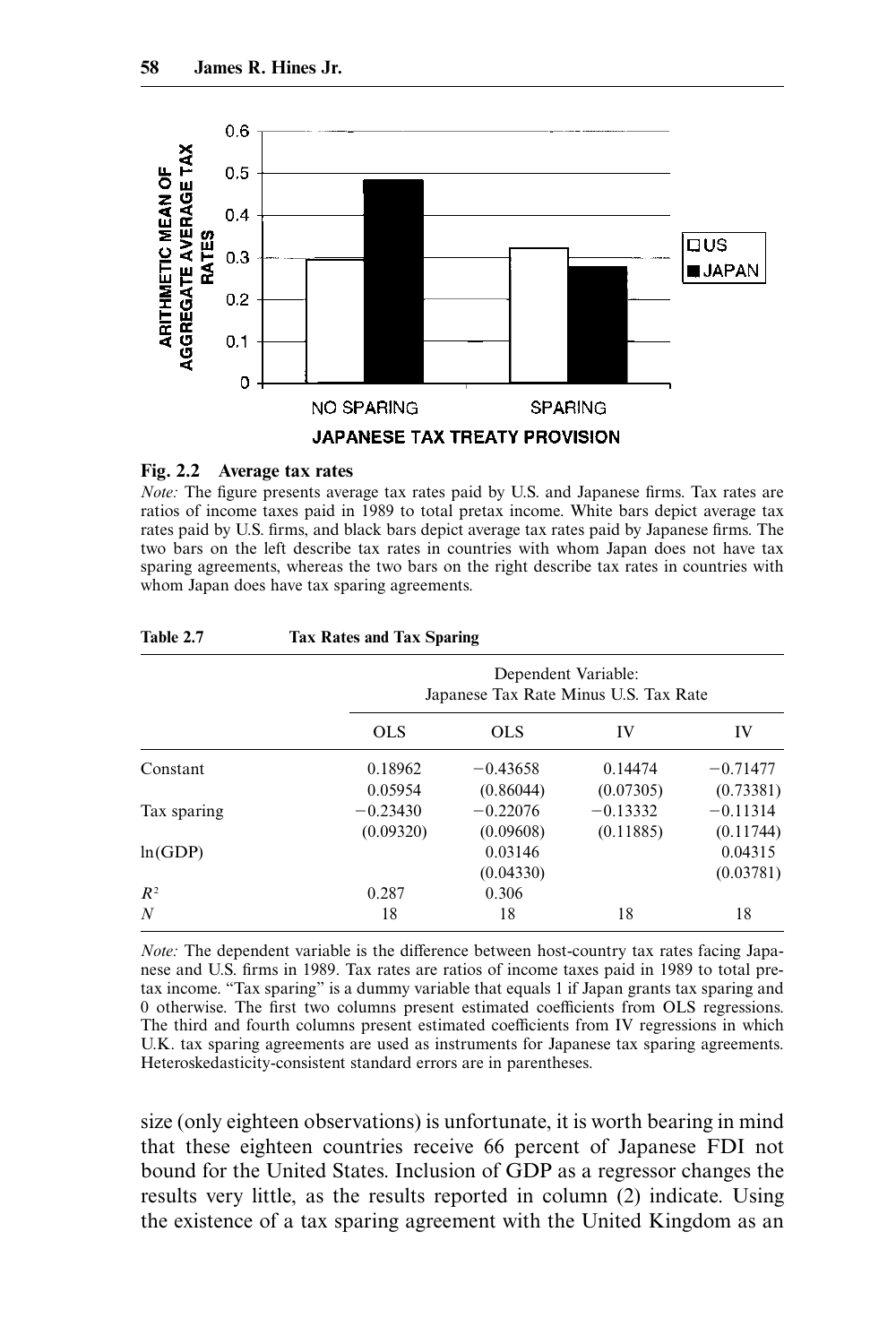instrument for Japanese tax sparing reduces both the size and the statistical significance of the estimated effect of tax sparing, as indicated by the instrumental variables (IV) results reported in columns (3) and (4). Though the estimates continue to imply a large (13 percent) effect of tax sparing on tax rate differences between Japanese and U.S. firms, this difference is no longer significant in the IV regressions. At least in part, this is the product of using an IV procedure on such a small sample.

# 2.4.3 Tax Sparing and Equity Investments

**Table 2.8 Equity Investment Shares**

From the evidence reported in section 2.4.1 it is clear that Japanese firms are more inclined than are U.S. firms to locate FDI in countries with whom Japan has tax sparing agreements. Foreign direct investment equals equity and debt flows from parent firms plus the reinvested profits of local affiliates. Tax sparing agreements will, therefore, encourage Japanese FDI even if the agreements affect only the reinvested profits of Japanese affiliates. Suppose that affiliates routinely reinvest a certain fraction of their after-tax profits; if tax sparing agreements prompt host governments to reduce local taxes, then affiliates' after-tax profits will rise and so will the retained earnings component of FDI. Consequently, the observed correlation between tax sparing agreements and FDI does not necessarily imply that tax sparing encourages equity investments. Because the determinants of equity capital flows are of independent interest, and because host countries are understandably eager to attract such flows, it is useful to consider the determinants of U.S.-Japanese differences in equity investments. In addition, the equity data come in a disaggregated form that distinguishes investments by industry of affiliate. As with the tax rate information, however, the data are available for only a rather small sample of countries.

Table 2.8 presents data on U.S. and Japanese shares of equity capital located in the nineteen sample countries for which such data are available.

| Tavit 4.0 | вдину нихмикин энагез     |       |                      |  |
|-----------|---------------------------|-------|----------------------|--|
|           |                           | Japan | <b>United States</b> |  |
|           | Tax sparing $(N = 7)$     |       |                      |  |
|           | Median $(\% )$            | 2.65  | 0.401                |  |
|           | Mean                      | 2.55  | 0.978                |  |
|           | Standard deviation        | 1.27  | 1.32                 |  |
|           | No tax sparing $(N = 12)$ |       |                      |  |
|           | Median $(\% )$            | 0.743 | 2.48                 |  |
|           | Mean                      | 1.50  | 3.14                 |  |
|           | Standard deviation        | 1.54  | 2.70                 |  |
|           |                           |       |                      |  |

*Note:* The table presents medians, means, and standard deviations of Japanese and U.S. shares of equity investment in two groups of countries in 1989: those with whom Japan has tax sparing agreements (seven countries), and those with whom Japan does not have tax sparing agreements (twelve countries). Entries are percentages. Equity investment shares are ratios of stocks of paid-in equity in 1989 to total foreign equity investment stocks of source countries. Median investment shares are observations with median values in each cell.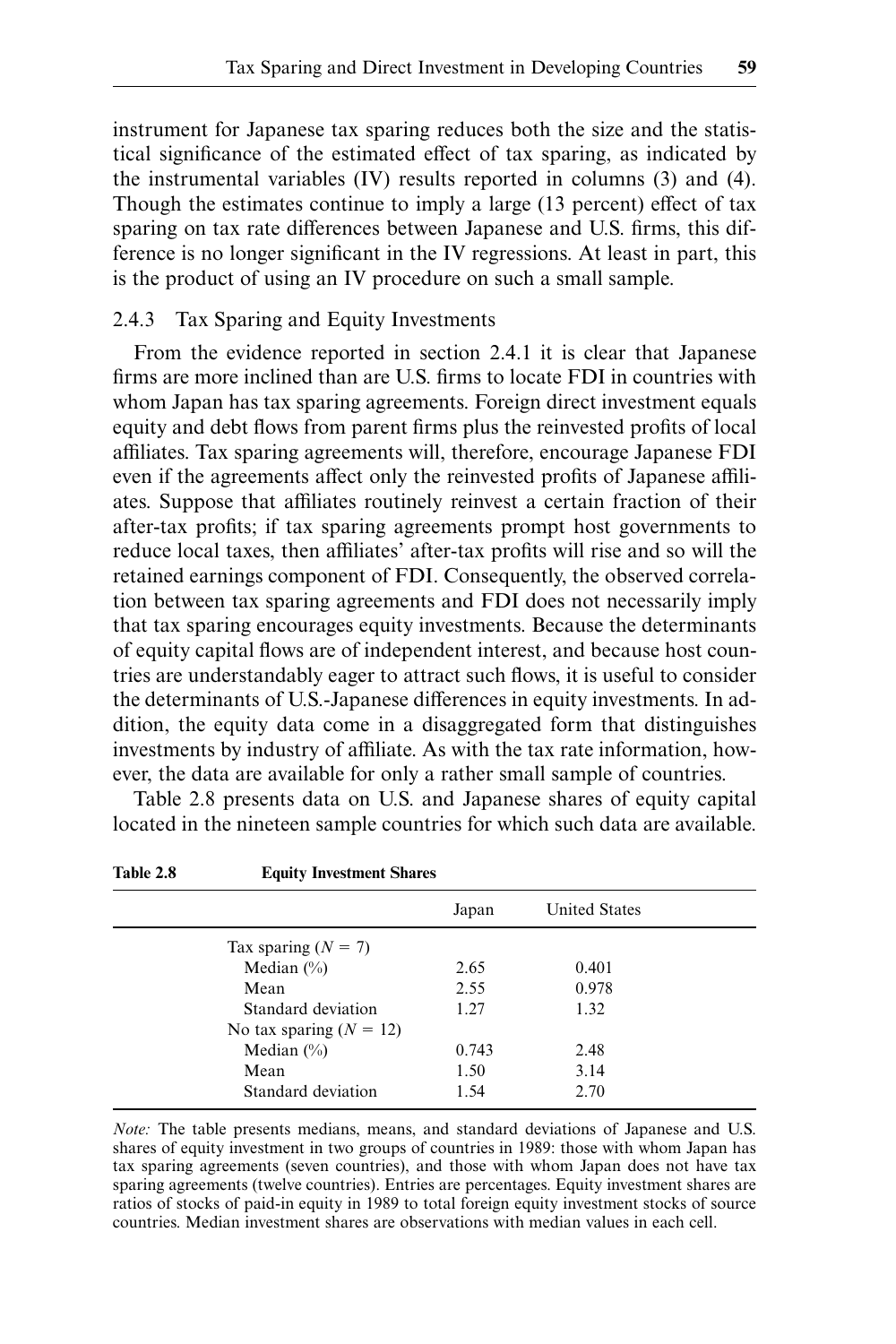

#### **Fig. 2.3 Tax sparing and equity investment**

*Note:* The figure presents mean equity investment shares of U.S. and Japanese firms in manufacturing industries. Equity investment shares are ratios of stocks of paid-in equity in 1989 to total foreign equity investment stocks of source countries. White bars depict average equity investment shares of U.S. firms, and black bars depict average equity investment shares of Japanese firms. The two bars on the left describe equity investment shares in countries with whom Japan does not have tax sparing agreements, whereas the two bars on the right describe equity investment shares in countries with whom Japan does have tax sparing agreements.

Data apply to firms in manufacturing industries only.<sup>21</sup> Japanese firms locate an average of 2.6 percent of their foreign equity in the seven sample countries with whom Japan has tax sparing agreements, and 1.5 percent in the twelve countries without Japanese tax sparing agreements. By comparison, U.S. firms locate an average of 1 percent of their foreign equity in tax sparing countries and 3.1 percent in those with whom Japan does not have tax sparing agreements. Similarly signed and somewhat more dramatic differences appear between median equity investments of Japanese and U.S. firms. Figure 2.3 depicts the mean equity investment shares of Japanese (black bars) and U.S. (white bars) firms in countries with and without Japanese tax sparing agreements.

Table 2.9 analyzes these data in a regression context. In the regression reported in column (1), tax sparing is associated with a 3.2 percent difference between Japanese and U.S. shares of investment in the form of equity capital. The estimated effect of tax sparing is 3.1 percent when ln(GDP) is included as a regressor (as reported in column [2]), as it is when tax sparing is interacted with ln(GDP) (as reported in column [3]), and its effect evaluated at the mean value of ln(GDP). Evaluated at the mean Jap-

<sup>21.</sup> The sample is restricted to manufacturing industries in order to enhance the comparability of figures for Japanese and U.S. firms and to increase the available sample size. The results reported in tables 2.8–2.10 are very similar to those obtained using data on firms in all industries.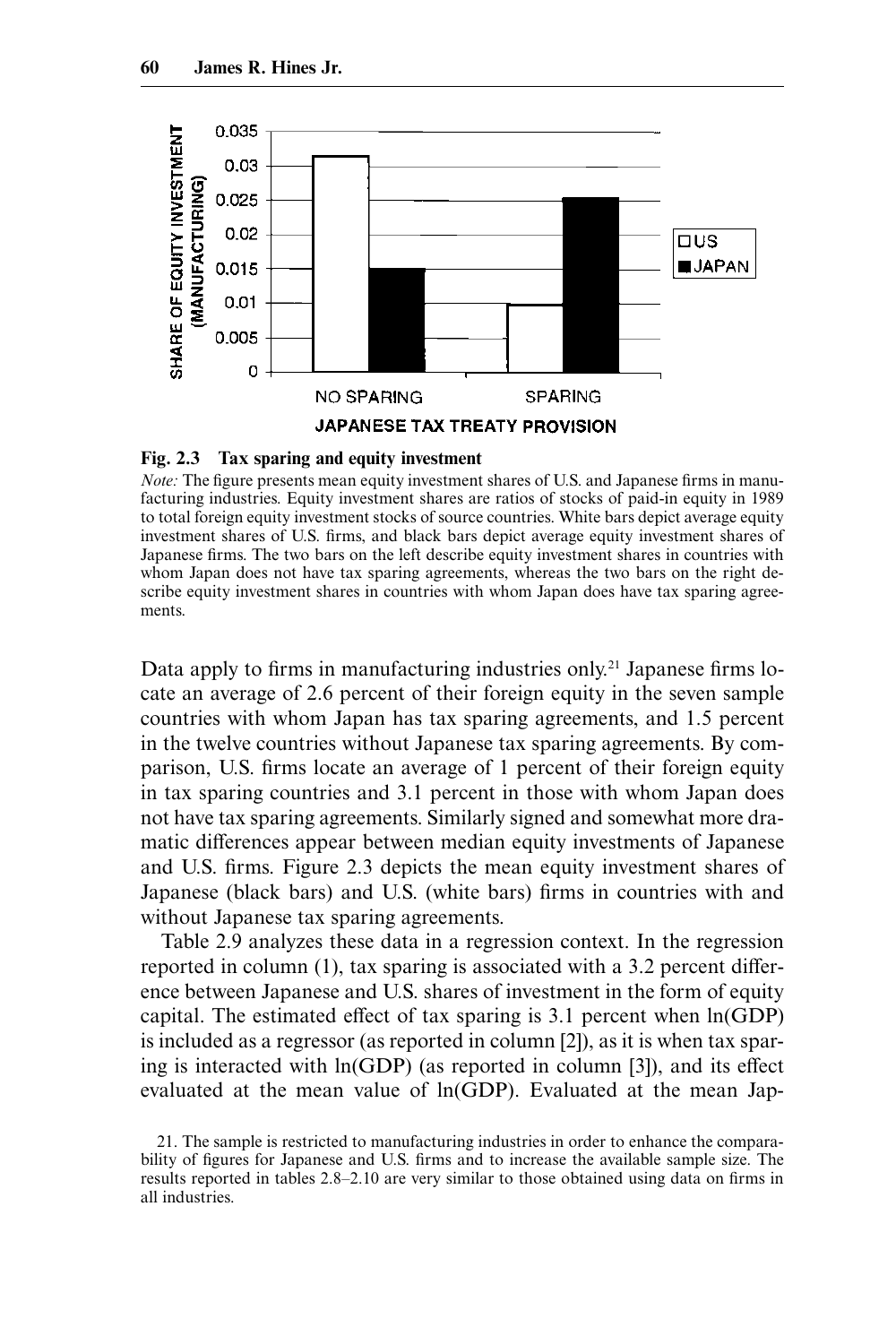|                              | Dependent Variable: Japanese Equity Investment Share<br>Minus U.S. Equity Investment Share |             |             |  |
|------------------------------|--------------------------------------------------------------------------------------------|-------------|-------------|--|
|                              | (1)                                                                                        | (2)         | (3)         |  |
| Constant                     | $-0.016399$                                                                                | 0.108494    | 0.115843    |  |
|                              | (0.004706)                                                                                 | (0.047536)  | (0.044455)  |  |
| Tax sparing                  | 0.032069                                                                                   | 0.030605    |             |  |
|                              | (0.006924)                                                                                 | (0.006639)  |             |  |
| ln(GDP)                      |                                                                                            | $-0.006339$ | $-0.006616$ |  |
|                              |                                                                                            | (0.002411)  | (0.002286)  |  |
| Tax sparing $\times$ ln(GDP) |                                                                                            |             | 0.001534    |  |
|                              |                                                                                            |             | (0.000368)  |  |
| $R^2$                        | 0.551                                                                                      | 0.650       | 0.606       |  |
| N                            | 19                                                                                         | 19          | 19          |  |

**Table 2.9 Equity Investment Shares and Tax Sparing**

#### *Note:* The dependent variable is the difference between Japanese and U.S. equity investment shares in manufacturing industries in 1989. "Tax sparing" is a dummy variable that equals 1 if Japan grants tax sparing and 0 otherwise. The table presents estimated coefficients from OLS regressions; heteroskedasticity-consistent standard errors are in parentheses.

anese equity investment share of 1.9 percent, a 3.1 percent difference implies that tax sparing is associated with Japanese equity investments that are 1.6 times greater than they would have been in the absence of tax sparing.

Table 2.10 presents the results of IV regressions in which tax sparing agreements with the United Kingdom serve as instruments for Japanese tax sparing agreements. The results are quite similar to those reported in table 2.9, with the difference that the estimated effect of tax sparing on equity investment rises (e.g., to 4.1 percent in the regression reported in column [1]), and the estimated standard errors are somewhat larger as well.

Industry-level data on Japanese and U.S. equity investments are, in principle, available for numerous two-digit industries, but various omissions make it impossible to obtain even modest sample sizes for any but six manufacturing industries. The six two-digit industries for which it is possible to make meaningful comparisons of Japanese and U.S. equity investment shares are food products, chemicals, metal products, nonelectrical machinery, electric and electronic equipment, and transportation equipment. Table 2.11 presents results of six regressions in which differences between Japanese and U.S. equity investment shares are regressed on constants and a dummy variable indicating the presence of a Japanese tax sparing agreement. All of the estimated coefficients on the tax sparing dummy variable are positive; in three cases (chemicals, metal products, and electric and electronic equipment), they are significant at the 95 percent confidence level, and in two others (food products and transportation equipment), at the 90 percent confidence level.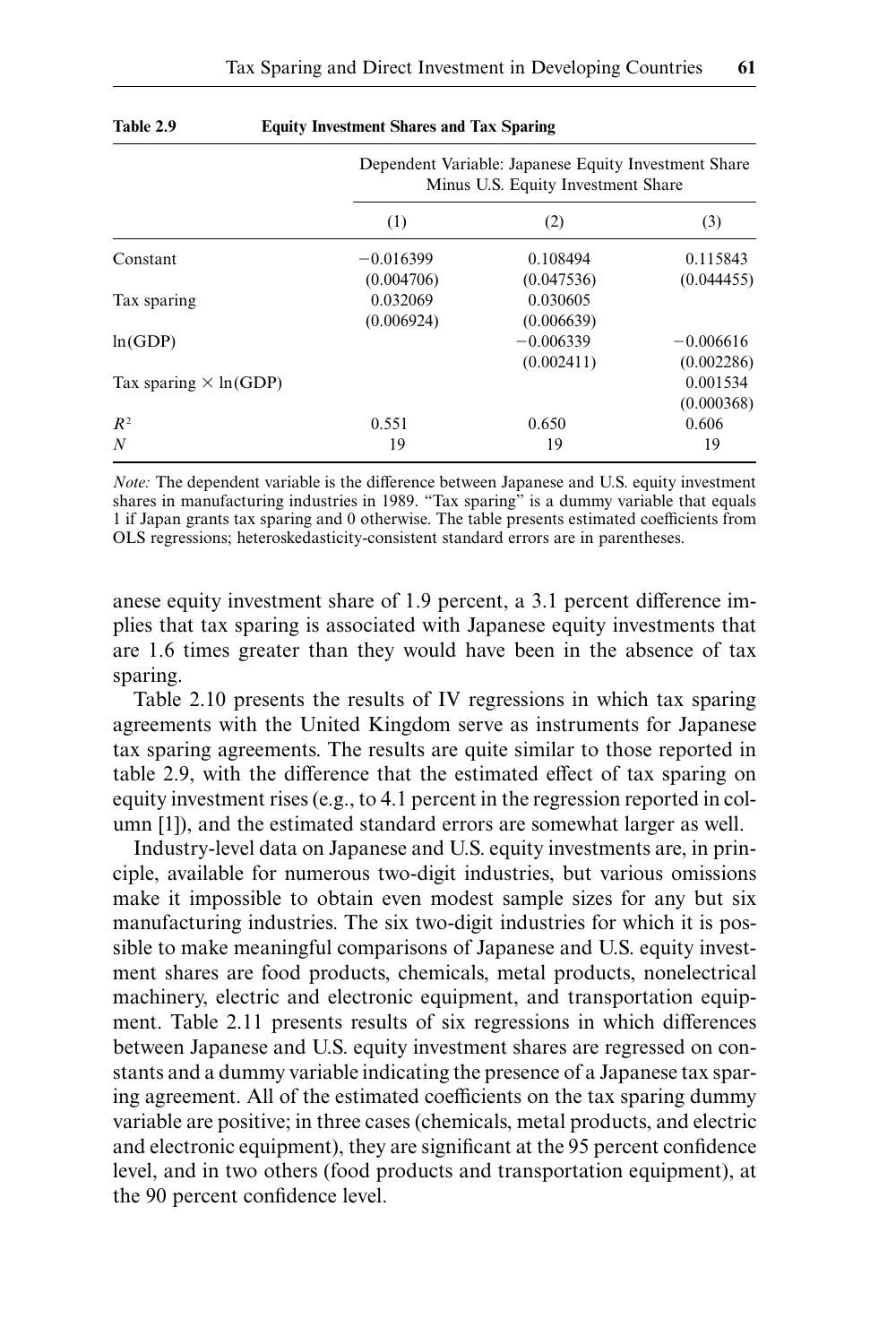|                              | $=$ que, $\ldots$ occurent same to may run sparing, respectivement                         |             |              |  |
|------------------------------|--------------------------------------------------------------------------------------------|-------------|--------------|--|
|                              | Dependent Variable: Japanese Equity Investment Share<br>Minus U.S. Equity Investment Share |             |              |  |
|                              | (1)                                                                                        | (2)         | (3)          |  |
| Constant                     | $-0.019994$                                                                                | 0.096699    | 0.091997     |  |
|                              | (0.005629)                                                                                 | (0.059393)  | (0.078644)   |  |
| Tax sparing                  | 0.040606                                                                                   | 0.039028    |              |  |
|                              | (0.008303)                                                                                 | (0.008551)  |              |  |
| ln(GDP)                      |                                                                                            | $-0.005918$ | $-0.0057752$ |  |
|                              |                                                                                            | (0.002958)  | (0.0039112)  |  |
| Tax sparing $\times$ ln(GDP) |                                                                                            |             | 0.0025648    |  |
|                              |                                                                                            |             | (0.0007048)  |  |
| $\boldsymbol{N}$             | 19                                                                                         | 19          | 19           |  |

**Table 2.10 Equity Investment Shares and Tax Sparing, IV Specification**

*Note:* The dependent variable is the difference between Japanese and U.S. equity investment shares in manufacturing industries in 1989. "Tax sparing" is a dummy variable that equals 1 if Japan grants tax sparing and 0 otherwise. The table presents estimated coefficients from instrumental variables regressions in which U.K. tax sparing agreements are used as instruments for Japanese tax sparing agreements. Heteroskedasticity-consistent standard errors are in parentheses.

| Industry                 | Dependent Variable: Japanese Equity Investment Share<br>Minus U.S. Equity Investment Share |                        |       |    |  |
|--------------------------|--------------------------------------------------------------------------------------------|------------------------|-------|----|--|
|                          | Constant                                                                                   | Tax Sparing            | $R^2$ | N  |  |
| Food products            | $-0.046152$<br>(0.021636)                                                                  | 0.060704<br>(0.027808) | 0.337 | 10 |  |
| Chemicals                | $-0.027949$<br>(0.009784)                                                                  | 0.059861<br>(0.014118) | 0.577 | 15 |  |
| Metal products           | $-0.028922$<br>(0.015063)                                                                  | 0.071336<br>(0.029844) | 0.337 | 14 |  |
| Nonelectric machinery    | $-0.008548$<br>(0.009247)                                                                  | 0.002025<br>(0.010235) | 0.002 | 11 |  |
| Electric equipment       | $-0.035529$<br>(0.009245)                                                                  | 0.049279<br>(0.011971) | 0.739 | 8  |  |
| Transportation equipment | $-0.000949$<br>(0.007879)                                                                  | 0.018457<br>(0.010084) | 0.224 | 11 |  |

#### **Table 2.11 Tax Sparing and Equity Investment by Industry**

*Note:* The dependent variables are differences between Japanese and U.S. equity investment shares in each of the six indicated two-digit manufacturing industries in 1989. "Tax Sparing" is a dummy variable that equals 1 if Japan grants tax sparing and 0 otherwise. The table presents estimated coefficients from OLS regressions; heteroskedasticity-consistent standard errors are in parentheses.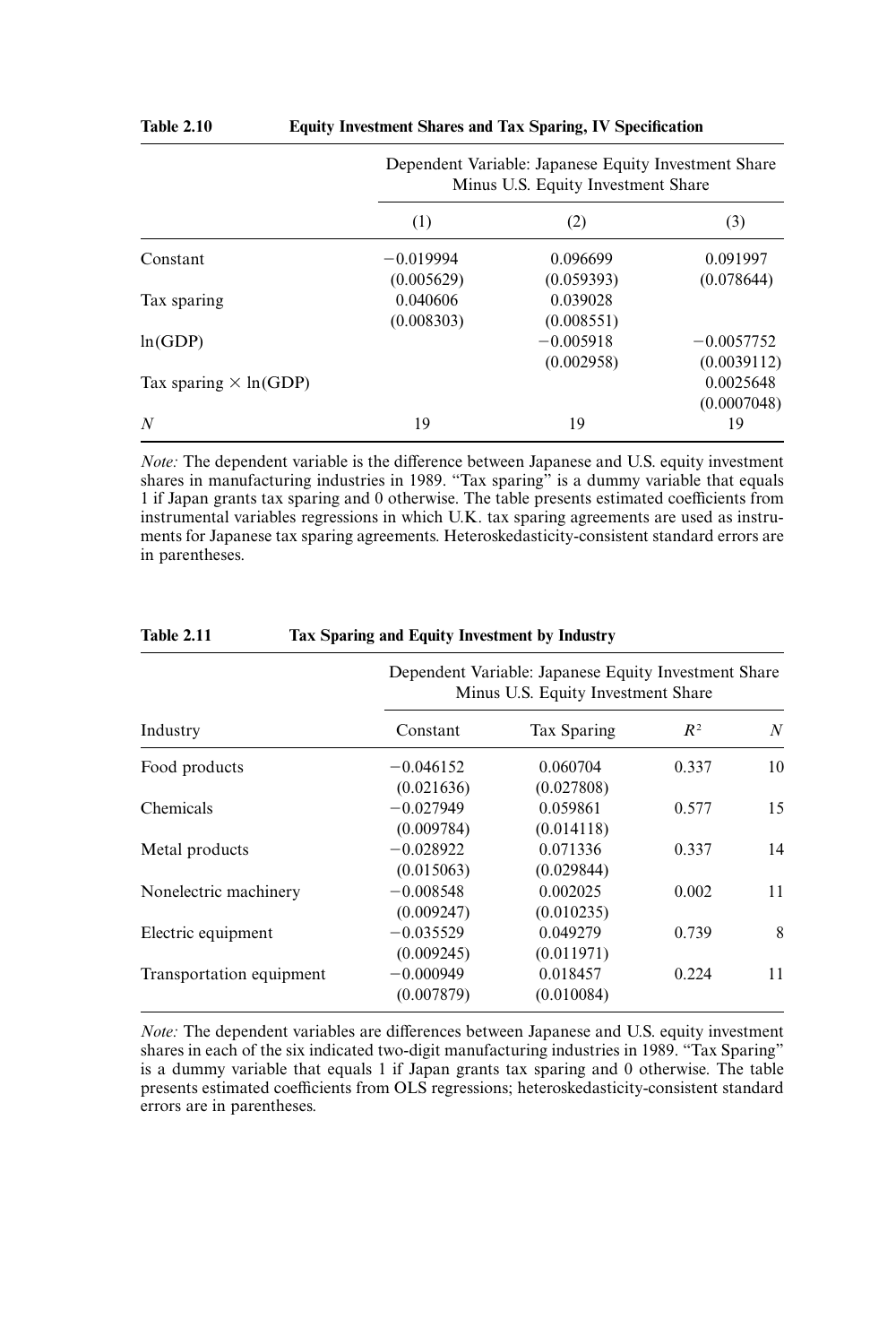While these results are, of course, consistent with all of the other available evidence of the effect of tax sparing on investment, the very small sample sizes make their interpretation for any particular industry quite difficult. What the results reported in table 2.11 do is to clarify that the tax sparing evidence available from aggregate data do not reflect obvious industrial differences between Japanese and U.S. investment patterns. Table 2.12 presents the results of industry-level regressions in which U.K. tax sparing agreements are used as instruments for Japanese tax sparing agreements. The estimated effects of tax sparing on equity investment are very similar to those reported in table 2.11.

# 2.4.4 Implications

The regression results indicate that tax sparing agreements have sizable effects on the location and volume of FDI, and on the tax rates faced by foreign investors. These two effects are of course related, since hostcountry tax reductions encourage FDI, and host governments grant tax abatements in anticipation of attracting additional FDI. Estimates available in the literature (e.g., Hines and Rice 1994) suggest that tax rate reductions of 23 percent should stimulate roughly 80 percent greater FDI; but these estimates are based on the behavior of U.S. firms that are not entitled to claim tax sparing credits for host-country tax reductions. Tax

| Industry                 | Dependent Variable:<br>Japanese Equity Investment Share<br>Minus U.S. Equity Investment Share |             |    |
|--------------------------|-----------------------------------------------------------------------------------------------|-------------|----|
|                          | Constant                                                                                      | Tax Sparing | N  |
| Food products            | $-0.043827$                                                                                   | 0.054889    | 10 |
|                          | (0.024629)                                                                                    | (0.048381)  |    |
| Chemicals                | $-0.028804$                                                                                   | 0.061465    | 15 |
|                          | (0.011315)                                                                                    | (0.019402)  |    |
| Metal products           | $-0.021615$                                                                                   | 0.045763    | 14 |
|                          | (0.018839)                                                                                    | (0.023065)  |    |
| Nonelectric machinery    | $-0.008548$                                                                                   | 0.002025    | 11 |
|                          | (0.009247)                                                                                    | (0.010235)  |    |
| Electric equipment       | $-0.035529$                                                                                   | 0.049279    | 8  |
|                          | (0.009245)                                                                                    | (0.011971)  |    |
| Transportation equipment | $-0.002761$                                                                                   | 0.023440    | 11 |
|                          | (0.008232)                                                                                    | (0.011714)  |    |

**Table 2.12 Tax Sparing and Equity Investment by Industry, IV Specification**

*Note:* The dependent variables are differences between Japanese and U.S. equity investment shares in each of the six indicated two-digit manufacturing industries in 1989. "Tax Sparing" is a dummy variable that equals 1 if Japan grants tax sparing and 0 otherwise. The table presents estimated coefficients from instrumental variables regressions in which U.K. tax sparing agreements are used as instruments for Japanese tax sparing agreements. Heteroskedasticity-consistent standard errors are in parentheses.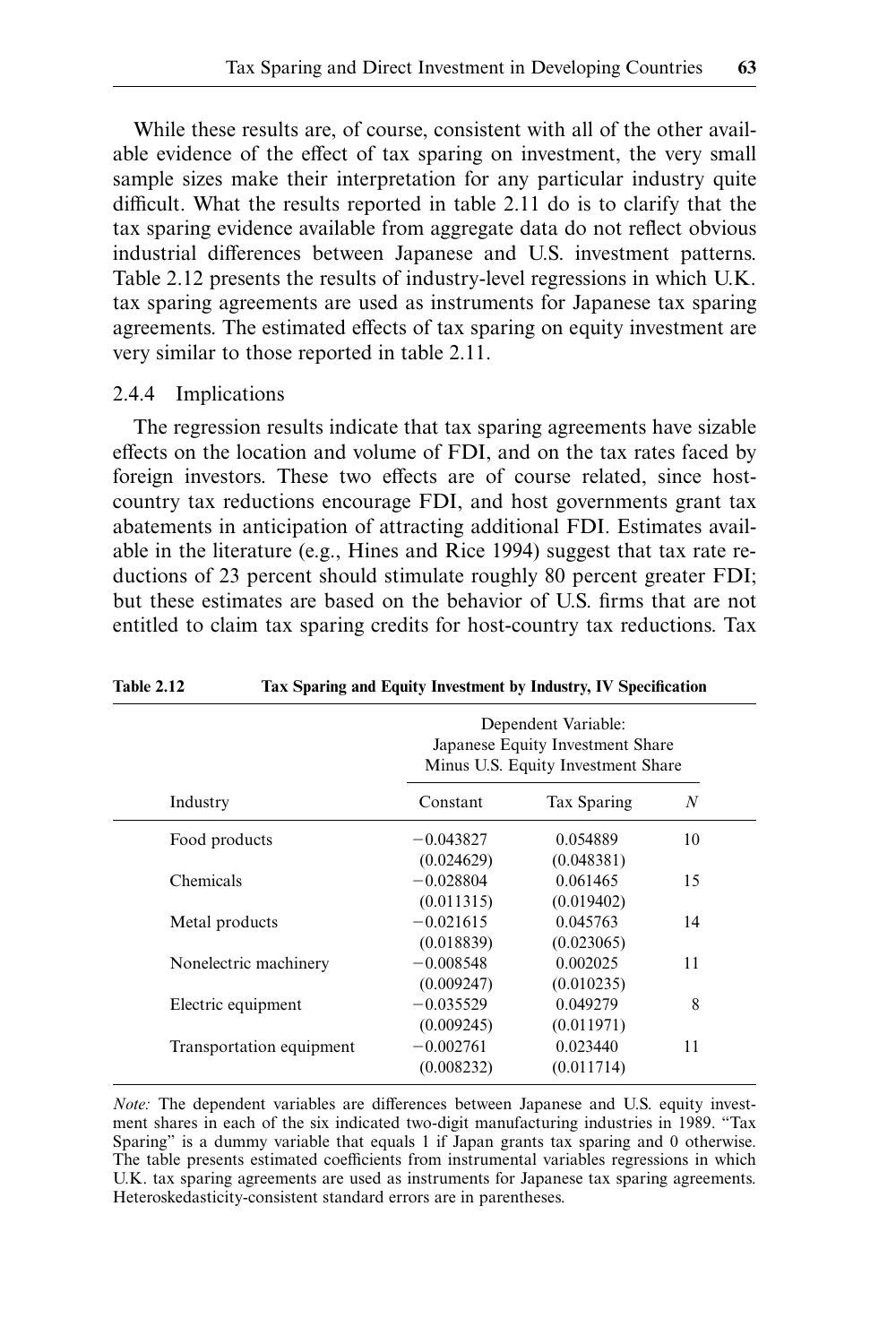sparing increases, possibly manyfold, the sensitivity of FDI to hostcountry taxes. Consequently, the finding that tax sparing is associated with 140–240 percent greater FDI, or roughly double the effect that would have been predicted on the basis of tax rate differences and in the absence of tax sparing credits, is quite consistent with the earlier literature.

# **2.5 Conclusion**

Most high-income capital-exporting countries, including Japan, provide tax sparing for investments in developing countries. The United States steadfastly refuses to do so, and Japanese and U.S. FDI experiences differ as a consequence. Japanese firms are significantly more likely than U.S. firms to concentrate their outbound FDI, and its equity component, in countries with whom Japan has tax sparing agreements. Host-government policies are also affected: Japanese firms are taxed at lower rates than are U.S. firms in countries with whom Japan has tax sparing agreements. These differences persist when tax sparing agreements with the United Kingdom are used as instruments for Japanese tax sparing agreements.

The argument that tax sparing is unlikely to influence FDI patterns is inconsistent with this evidence and with a larger literature that documents the effect of taxation on the activities of multinational firms. There is a more basic question, which this paper does not directly address, of the desirability of encouraging FDI in this way. In order to answer this question, it is necessary to evaluate not only the likely effects of tax sparing on levels of FDI and the policies of host governments, but also the effects of tax sparing on tax compliance and tax complexity, its impact on ongoing treaty negotiations, the effect of outbound FDI on domestic economic performance, and the desirability of enacting major tax provisions through treaties rather than tax legislation. For more than forty years, the U.S. Senate has held that these considerations (and possibly others) imply that it is not in the interest of the United States to grant tax sparing in any of its treaties. In practice, this position appears to be partly responsible for the relatively modest levels of American investment in developing countries.

# **References**

Altshuler, Rosanne, and T. Scott Newlon. 1993. The effects of U.S. tax policy on the income repatriation patterns of U.S. multinational corporations. In *Studies in international taxation,* ed. Alberto Giovannini, R. Glenn Hubbard, and Joel Slemrod, 77–115. Chicago: University of Chicago Press.

Altshuler, Rosanne, T. Scott Newlon, and William C. Randolph. 1995. Do repatri-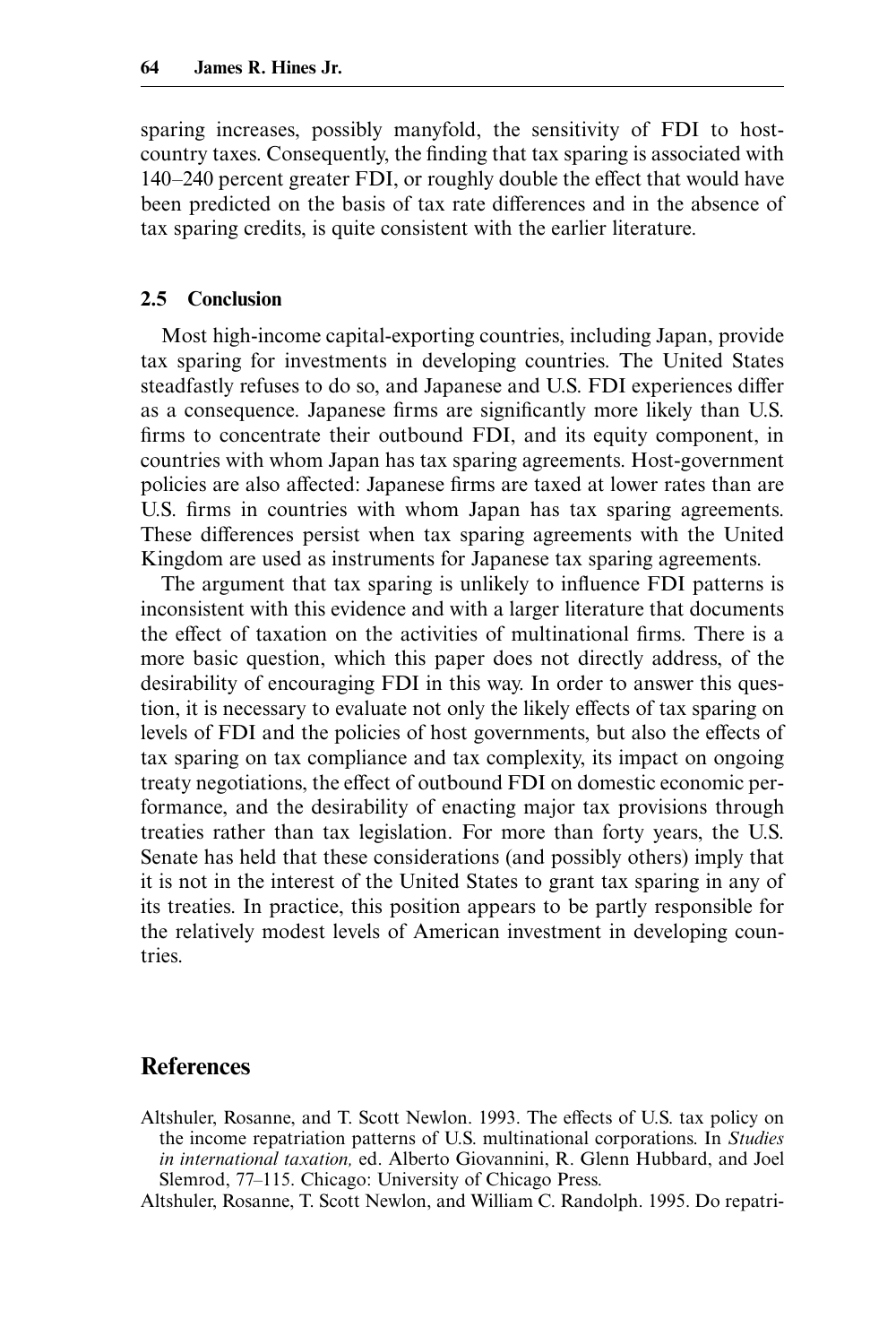ation taxes matter? Evidence from the tax returns of U.S. multinationals. In *The effects of taxation on multinational corporations,* ed. Martin Feldstein, James R. Hines Jr., and R. Glenn Hubbard, 253–72. Chicago: University of Chicago Press.

- Boskin, Michael, and William G. Gale. 1987. New results on the effects of tax policy on the international location of investment. In *The effects of taxation on capital accumulation,* ed. Martin Feldstein, 201–19. Chicago: University of Chicago Press.
- Calvo, Guillermo A., Leonardo Leiderman, and Carmen M. Reinhart. 1996. Inflows of capital to developing countries. *Journal of Economic Perspectives* 10 (2): 123–39.
- Crockett, Joseph P. 1958. "Tax sparing": A legend finally reaches print. *National Tax Journal* 11 (2): 146–55.
- Desai, Mihir A., and James R. Hines Jr. 1999. "Basket" cases: Tax incentives and international joint venture participation by American multinational firms. *Journal of Public Economics* 71 (3): 379–402.
- Devereux, Michael P., and Rachel Griffith. 1998. Taxes and the location of production: Evidence from a panel of US multinationals. *Journal of Public Economics* 68 (3): 335–67.
- Grubert, Harry, and John Mutti. 1991. Taxes, tariffs and transfer pricing in multinational corporate decision making. *Review of Economics and Statistics* 73 (2): 285–93.
- Harris, David G. 1993. The impact of U.S. tax law revision on multinational corporations' capital location and income-shifting decisions. *Journal of Accounting Research* 31 (Suppl.): 111–40.
- Hartman, David G. 1984. Tax policy and foreign direct investment in the United States. *National Tax Journal* 37 (4): 475–87.

 $-$ . 1985. Tax policy and foreign direct investment. *Journal of Public Economics* 26 (1): 107–21.

Hines, James R., Jr. 1991. The flight paths of migratory corporations. *Journal of Accounting, Auditing, and Finance* 6 (4): 447–79.

———. 1994. Credit and deferral as international investment incentives. *Journal of Public Economics* 55 (2): 323–47.

———. 1996. Altered states: Taxes and the location of foreign direct investment in America. *American Economic Review* 86 (5): 1076–94.

———. 1997. Tax policy and the activities of multinational corporations. In *Fiscal policy: Lessons from economic research,* ed. Alan J. Auerbach, 401–45. Cambridge, Mass.: MIT Press.

———. 1999. Lessons from behavioral responses to international taxation. *National Tax Journal* 52 (2): 305–22.

Hines, James R., Jr., and R. Glenn Hubbard. 1990. Coming home to America: Dividend repatriations by U.S. multinationals. In *Taxation in the global economy,* ed. Assaf Razin and Joel Slemrod, 161–200. Chicago: University of Chicago Press.

———. 1995. Appendix. In *Taxing multinational corporations,* ed. Martin Feldstein, James R. Hines Jr., and R. Glenn Hubbard, 103–6. Chicago: University of Chicago Press.

- Hines, James R., Jr., and Eric M. Rice. 1994. Fiscal paradise: Foreign tax havens and American business. *Quarterly Journal of Economics* 109 (1): 149–82.
- Japanese Ministry of Finance. Tax Bureau. 1996. *An outline of Japanese taxes, 1996.* Tokyo: Japanese Ministry of Finance.
- Japanese Ministry of International Trade and Industry (MITI). Industrial Policy Bureau, Multinational Firm Division. 1991. *Kaigai toshi tokei soran* (Compen-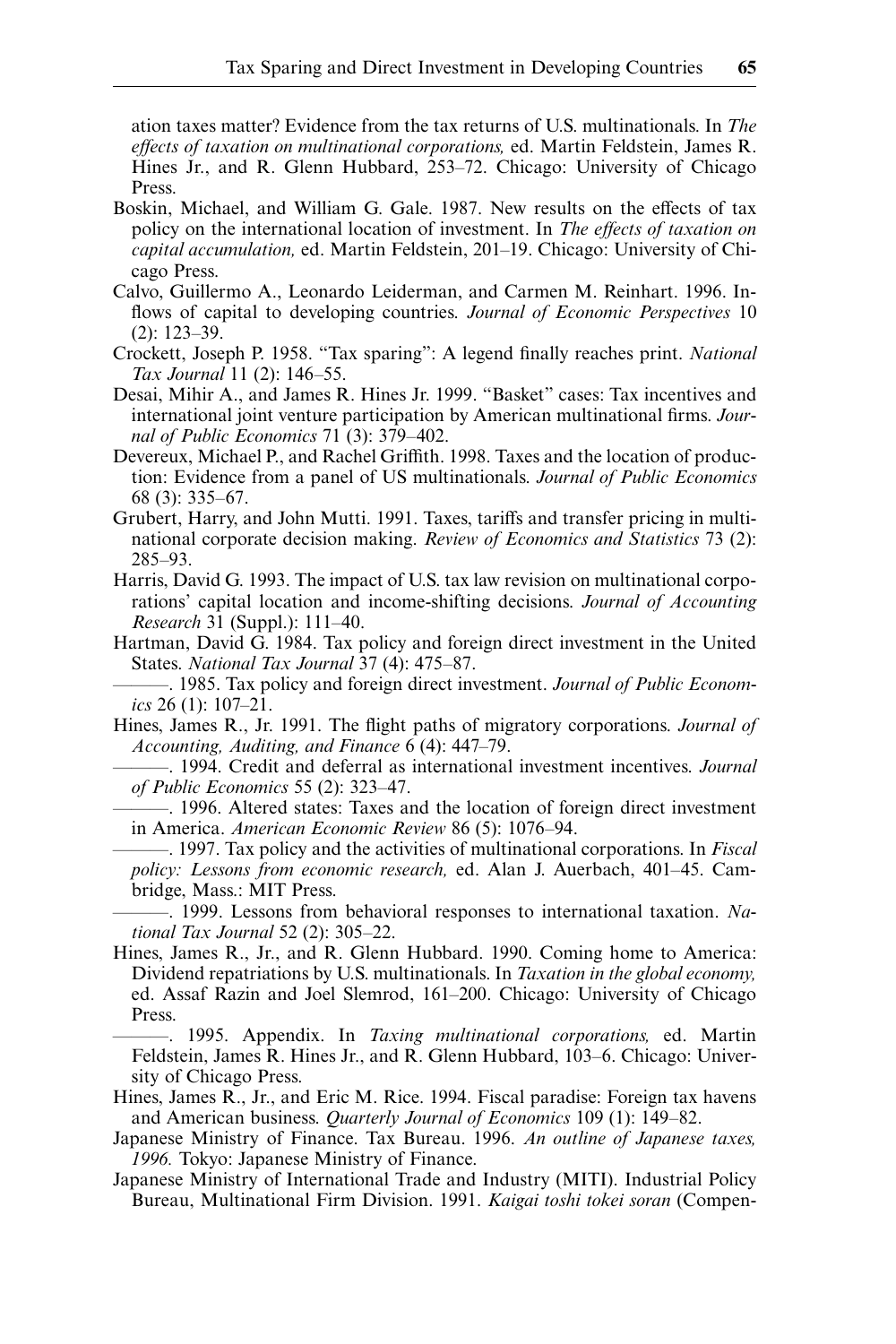dium of foreign investment statistics). Tokyo: Ministry of Finance Printing Office.

- Li, Jinyan. 1995. China's tax treaties and their impact on foreign investment. *Tax Notes International* 10 (23): 1891–1911.
- Newlon, Timothy Scott. 1987. *Tax policy and the multinational firm's financial policy and investment decisions.* Ph.D. diss. Princeton University.
- Organization for Economic Cooperation and Development (OECD). 1998. *Tax sparing: A reconsideration.* Paris: OECD.
- Sinn, Hans-Werner. 1993. Taxation and the birth of foreign subsidiaries. In *Trade, welfare and economic policies: Essays in honor of Murray C. Kemp,* ed. Horst Herberg and Ngo Van Long, 325–52. Ann Arbor: University of Michigan Press.
- Slemrod, Joel. 1990. Tax effects of foreign direct investment in the United States: Evidence from a cross-country comparison. In *Taxation in the global economy,* ed. Assaf Razin and Joel Slemrod, 79–117. Chicago: University of Chicago Press.
- Summers, Robert, and Alan Heston. 1991. The Penn world table (mark 5): An expanded set of international comparisons. *Quarterly Journal of Economics* 106 (2): 327–68.
- Surrey, Stanley S. 1958. The Pakistan tax treaty and "tax sparing." *National Tax Journal* 11 (2): 156–67.
- Swenson, Deborah L. 1994. The impact of U.S. tax reform on foreign direct investment in the United States. *Journal of Public Economics* 54 (2): 243–66.
- Tillinghast, David R. 1996. U.S. tax treaty issues. *Tax Notes International* 13 (8):  $625 - 40$ .
- United Nations. 1993. *World investment directory 1992: Foreign direct investment, legal framework and corporate data.* Vol. 3. *Developed countries.* New York: United Nations.
- United Nations. 1997. *World investment report 1997: Transnational corporations, market structure, and competition policy.* New York: United Nations.
- U.S. Department of Commerce. Bureau of Economic Analysis. 1992. *U.S. direct investment abroad: 1989 benchmark survey, final results.* Washington, D.C.: GPO.
- U.S. Senate Committee on Foreign Relations. 1957. *Double taxation convention with Pakistan: Hearings before the Senate Committee on Foreign Relations.* 85th Cong., 1st sess. Washington, D.C.: GPO.
- Young, Kan H. 1988. The effects of taxes and rates of return on foreign direct investment into the United States. *National Tax Journal* 41 (1): 109–21.

# **Comment** Timothy J. Goodspeed

Developing countries need to attract capital to grow. The importance of evaluating how developing countries can attract long-term foreign capital has always been important, but the question has become particularly relevant in light of the recent rapid outflows of short-term capital and the resulting volatility in capital markets in countries such as Mexico and South Korea. As we have witnessed, turmoil in global capital markets

Timothy J. Goodspeed is associate professor of economics at Hunter College and the City University of New York Graduate Center.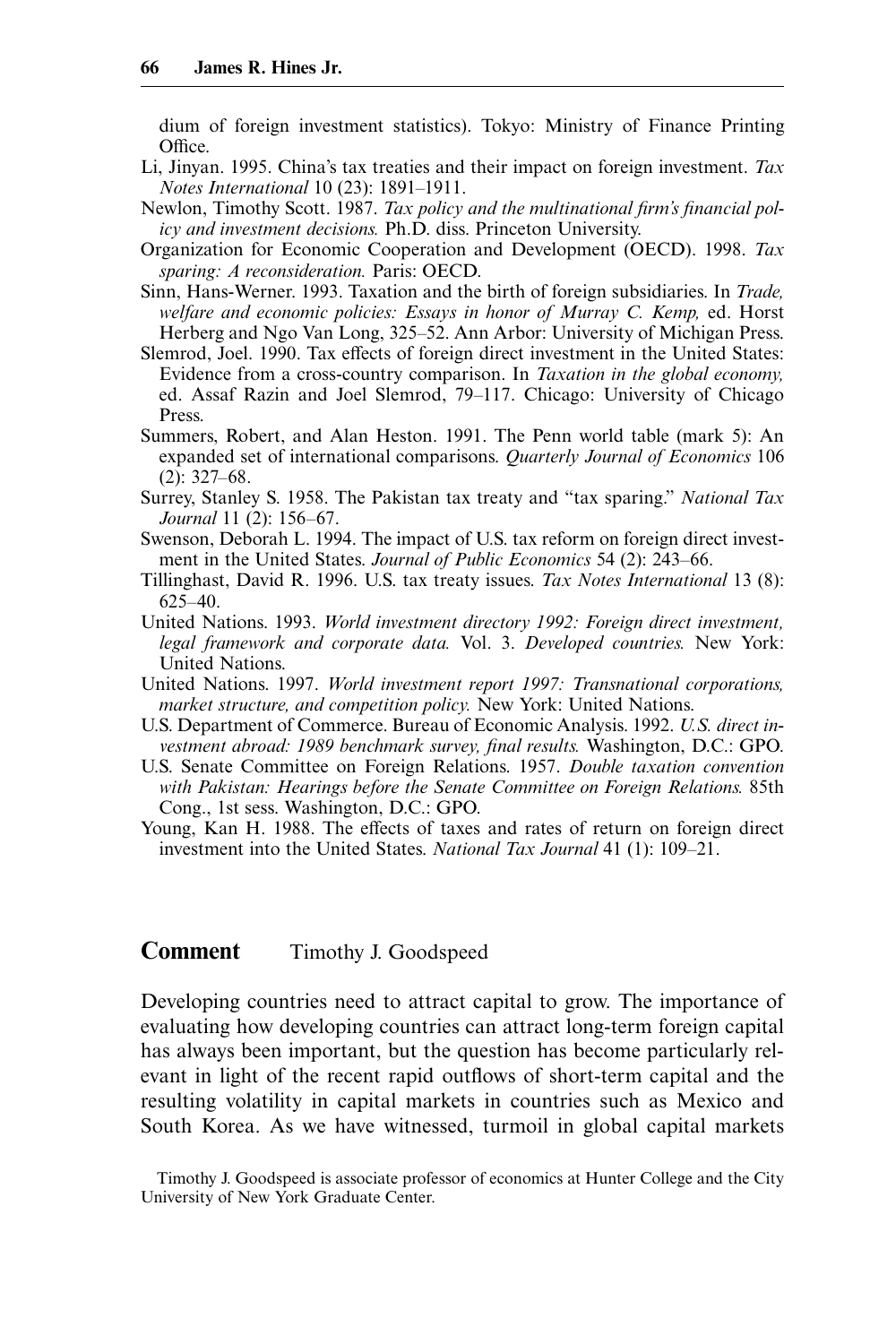affects the welfare of both developed and developing countries. Tax sparing is one fiscal tool that developed countries have at their disposal to help developing countries attract capital.

Developing countries consider a tax sparing provision to be an important element of tax treaties with developed country treaty partners that practice worldwide taxation and give a foreign tax credit. For, without a tax sparing provision, a developing country that tries to attract foreign investment by offering a reduced tax rate for a period of time (a tax holiday) will find that its policy is ineffective and simply transfers tax revenue to the developed country treaty partner. This is because a multinational based in the developed country that repatriates (or is deemed to repatriate) income from a subsidiary in the developing country (and that finds itself in a deficit foreign tax credit position) will owe tax to the developed country in the amount of the difference between the (reduced) taxes paid to the developing country and the taxes that would have been owed to the developed country had the income been earned there. Under a tax sparing provision, credit is normally calculated at the higher statutory rate rather than at the reduced rate of the tax holiday. The multinational is, in effect, given credit for taxes it did not actually pay, thereby preserving the intended incentive of the tax holiday.

The paper by James R. Hines Jr. addresses whether tax sparing is effective in attracting capital to developing countries. As readers of the literature in international taxation have come to expect from the author, he once again brings clever and impressive economic analysis to bear on an important but neglected aspect of international taxation. For U.S. policy makers, his empirical results may be surprising and somewhat disconcerting. As he indicates, the United States has historically refused to approve tax treaties that contain tax sparing provisions. While this is partly due to general tax principles, it also derives from the perception that tax sparing is ineffective in helping developing countries attract capital. If tax sparing is ineffective in stimulating new investment, it may simply provide a windfall to old capital. Hines finds that this perception is incorrect; he finds that tax sparing is effective in stimulating investment, including new equity investment, in developing countries. The study constitutes an important advance in our understanding of the effect of tax sparing on investment activities.

Hines goes about his task by comparing outbound investment patterns and foreign average tax rates of companies based in two countries, Japan and the United States, that both use a foreign tax credit system. Japan tends to grant tax sparing to developing countries while the United States does not. The evidence is presented in three parts. First, Hines examines whether the share of Japanese FDI in country. A relative to the share of U.S. FDI in country A depends on whether country A has a tax sparing agreement with Japan. Second, he examines whether the average tax rate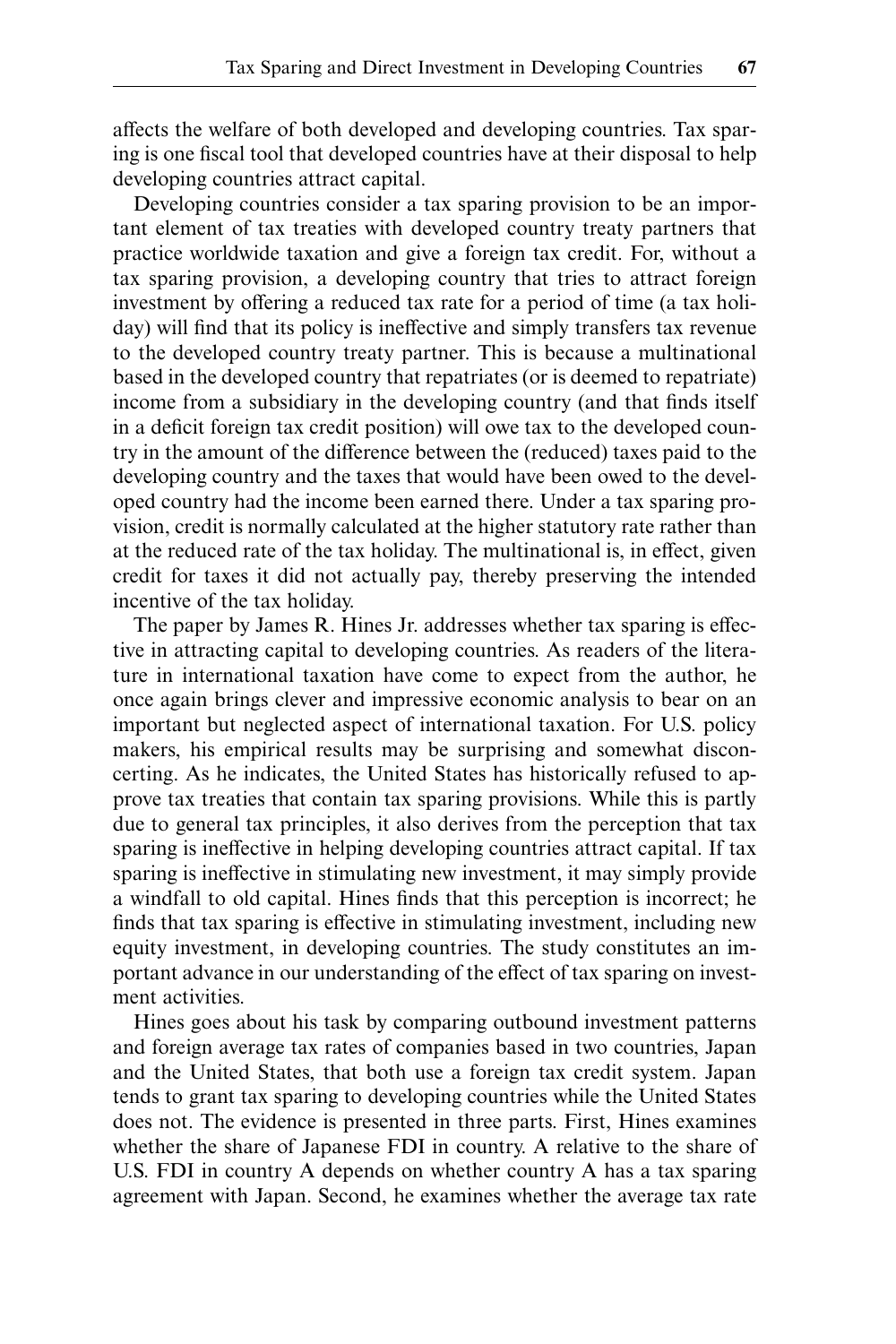faced by Japanese companies investing in country A relative to the average tax rate faced by American companies investing in country A depends on whether Japan has a tax sparing agreement with country A. Third, Hines tries to ascertain whether investment that is induced by tax sparing agreements is new equity investment or simply higher after-tax earnings resulting from, for instance, a tax holiday, that is reinvested.

The first part of the evidence presented uses United Nations data on FDI by Japanese and U.S. multinationals in sixty-seven countries. A dummy variable is used to indicate whether a country has a tax sparing agreement with Japan; Hines finds that the existence of a tax sparing agreement (controlling for GDP differences) has a positive and significant effect on the share of Japanese relative to U.S. investment. The second and third parts of the evidence presented use data on investment activities of Japanese multinationals published by the Japanese Ministry of International Trade and Industry (MITI) to construct average tax rates and measure new equity investment of Japanese multinationals in eighteen countries. Corresponding variables for U.S. multinationals are constructed from data compiled by the Bureau of Economic Analysis (BEA). Hines finds that tax sparing is negatively and significantly associated with the difference between Japanese and U.S. tax rates in a country. He also finds that tax sparing is positively and significantly related to the difference between Japanese and U.S. equity investment shares. It is easy to criticize the regressions that use the MITI data for the small number of observations, but one must recognize that obtaining the Japanese data at all (and understanding Japanese accounting, not to mention the linguistic interpretations of accounting concepts) is a difficult problem that the author had to overcome. The use of this untapped data constitutes a valuable addition to our knowledge.

The biggest problem that Hines faces (and he recognizes this) is that there are many factors besides tax sparing that influence the difference in investment shares of U.S. and Japanese companies. In analyzing trade patterns, it is particularly important to note the proximity and historical ties of trading partners. What this means in the case of U.S. versus Japanese investment patterns is that one is likely to find a greater share of Japanese investment going to Asian trading partners. As it happens, many Japanese tax sparing agreements are with countries in Asia. The problem, then, is that one may find a positive correlation between countries with tax sparing agreements with Japan and Japan's share of investment relative to the U.S. share that is due to natural trading patterns rather than to tax sparing agreements.

This applies equally to the results on tax rates. Tax sparing can lead to lower tax rates for Japanese companies either directly or because of tax competition among similar countries. One possible reason for observing lower Japanese tax rates in the tax sparing countries is that these countries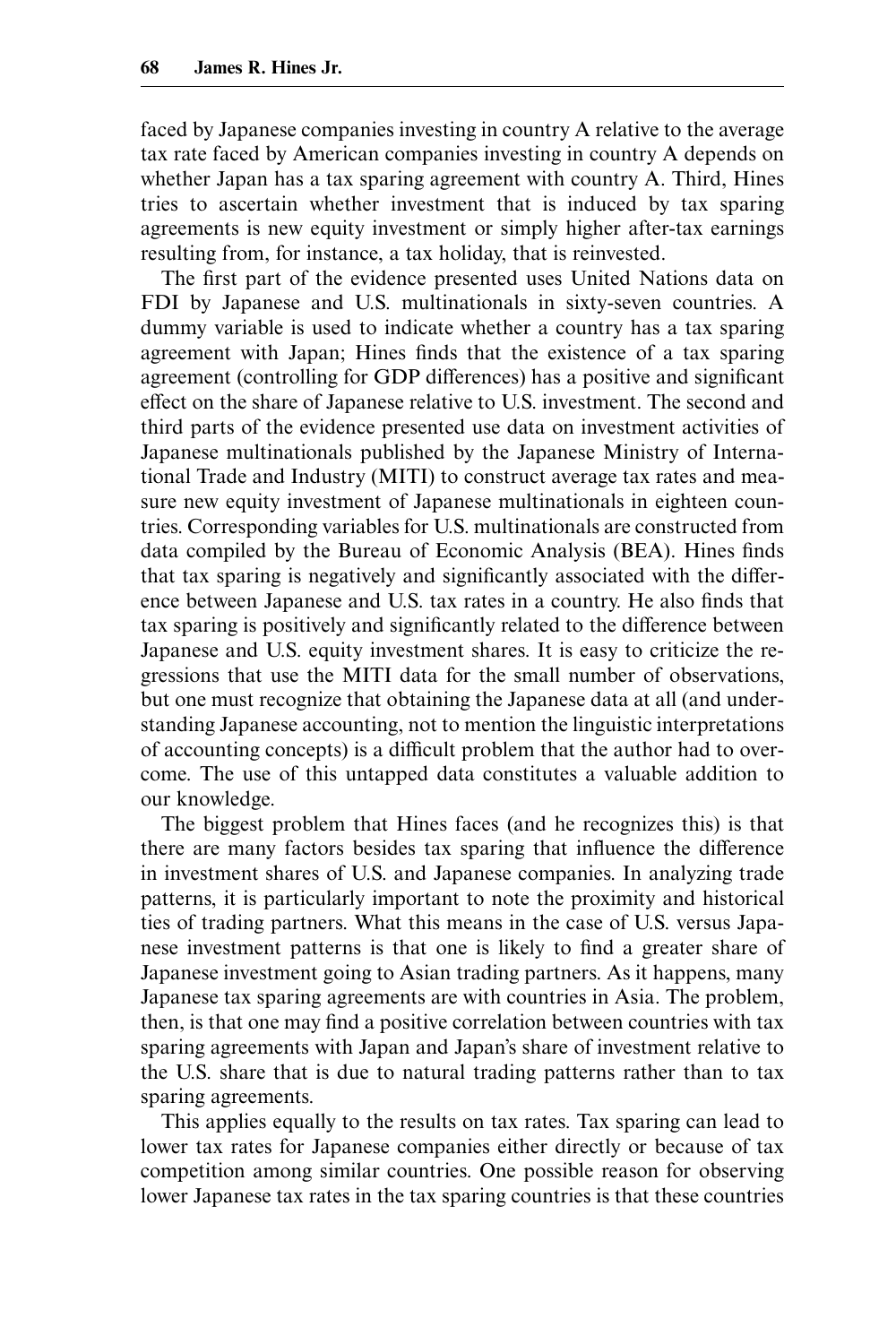are in competition with other Asian countries. Again, since Japanese tax sparing agreements tend to be with Asian countries, it is not easy to separate out the effect that results from tax sparing and the effect that results from tax competition among Asian countries for Japanese investment.

One natural correction for this is to include a dummy variable for Asian countries, possibly augmented by more sophisticated spatial econometric techniques. This is difficult, however, because few non-Asian countries in Hines's sample have a tax sparing agreement with Japan. (The countries in this category are Brazil and Spain in the small sample; the UN data add Zambia and Ireland to the list.) Hines comes up with a clever alternative. He attempts to circumvent the problem by using the countries with which the United Kingdom has a tax sparing agreement as an instrument for a country that has a tax sparing agreement with Japan. The United Kingdom tends to have tax sparing agreements with most of the countries with Japanese tax sparing agreements (Ireland being one notable exception), and in addition, the United Kingdom has tax sparing agreements with several other African, Caribbean, and European countries. The instrumental variable approach tends to support the conclusion that tax sparing agreements are associated with higher Japanese relative to American shares of FDI.

A second factor apart from tax sparing that might influence the difference in investment shares of U.S. and Japanese companies is different laws in the two countries. For instance, although both the United States and Japan calculate the foreign tax credit on a worldwide basis (as Hines points out), the way in which the credit is calculated differs. The United States calculates its foreign tax credit limit using "baskets" to try to divide highly taxed and lowly taxed income. Japan, on the other hand, does not, and uses some other rules (described in Ault 1997) to try to limit averaging of foreign taxes. If it is easier for Japanese companies to average foreign taxes, there could be a greater incentive for Japanese companies to generate income in a low-tax country, thereby offsetting taxes paid in a high-tax country. This could lead to a high response of investment from tax sparing by Japan that would not be replicated by a U.S. tax sparing agreement. The tax sparing dummy could be partially picking up the difference between laws in the United States and those in Japan.

A third factor that might be influencing investment patterns are public good levels. Hines includes public expenditures as well as taxes in his theoretical model, and his inclusion of GDP as an explanatory factor may partly proxy for general demand for public goods. However, some disaggregation of demand for public goods may be called for if some countries provide more in the way of public goods that are valued by businesses. To the extent that U.S. and Japanese investment patterns are similar across industries, this should not matter much, because any bias introduced will be the same for both countries. However, it could matter if one country's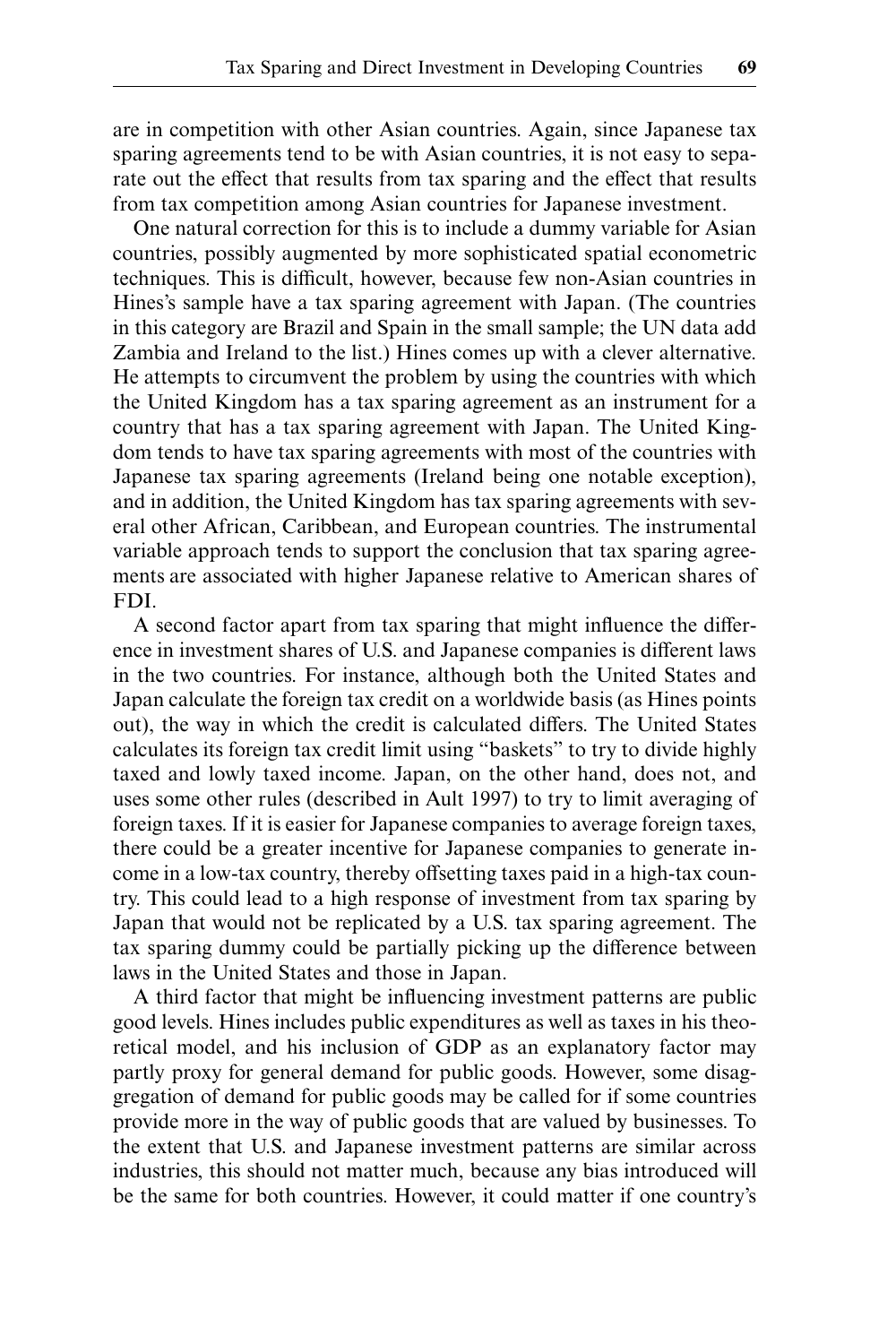FDI is skewed more toward industries that use public goods valued more intensively by businesses.

Finally, I would like to bring up some issues not directly addressed in the study that are important in determining whether tax sparing is desirable. First, there are many methods of encouraging capital accumulation and growth in developing countries. Tax sparing is but one method, and its advantages and disadvantages should be compared to those of other methods of encouraging investment. For example, what are the advantages and disadvantages of using tax sparing rather than direct aid to encourage investment? One problem with tax sparing is that it provides an incentive for a profitable company only. New start-up ventures that anticipate initial losses will have little additional incentive because there is no advantage for those who have no tax liability. Another problem with tax sparing is that it may encourage transfer pricing abuses. Hines reports that Japanese companies tend to report tax rates that are higher than for American companies in countries without a tax sparing agreement. Yet the data of Grubert, Goodspeed, and Swenson (1993) (GGS) indicate low rates of return (taxable income divided by assets) earned by Japanese companies in the United States. This raises the possibility that Japanese companies could be using transfer prices to funnel income earned in the United States through tax sparing countries. Since GGS find that at least half of the low taxes paid by Japanese companies in the United States can be explained by reasons other than transfer pricing, such pricing strategies may not be overly abusive; nevertheless, transfer pricing problems need to be evaluated in judging the efficacy of tax sparing. Direct aid avoids the possible transfer pricing problems of tax sparing, but has problems of its own, such as the need to set up a bureaucracy to administer grants and the lack of private market determination of which projects are financed.

A second issue that is important to understand that is not addressed in Hines's study is how tax sparing affects the timing of repatriation decisions. Suppose developing country A decides to offer a tax holiday; further suppose that the United States, for instance, changes its tax treaty with country A to allow tax sparing. Without the tax sparing provision, the reduced tax rate will be valuable only if income is not repatriated. With the tax sparing provision, income can be repatriated without further taxation. Hence, a U.S. multinational may have an incentive to repatriate income more rapidly than it would have otherwise. Such a reaction on the part of the U.S. multinational could lead to greater volatility in capital markets, rather than less.

All this is not meant to take away from the important contribution of the paper, which is the first serious effort to measure the effect of tax sparing on investment decisions. Moreover, the paper rather ingeniously gets the most out of the data by using an instrumental variables approach to address one of the problems just outlined—that of Japanese trade patterns